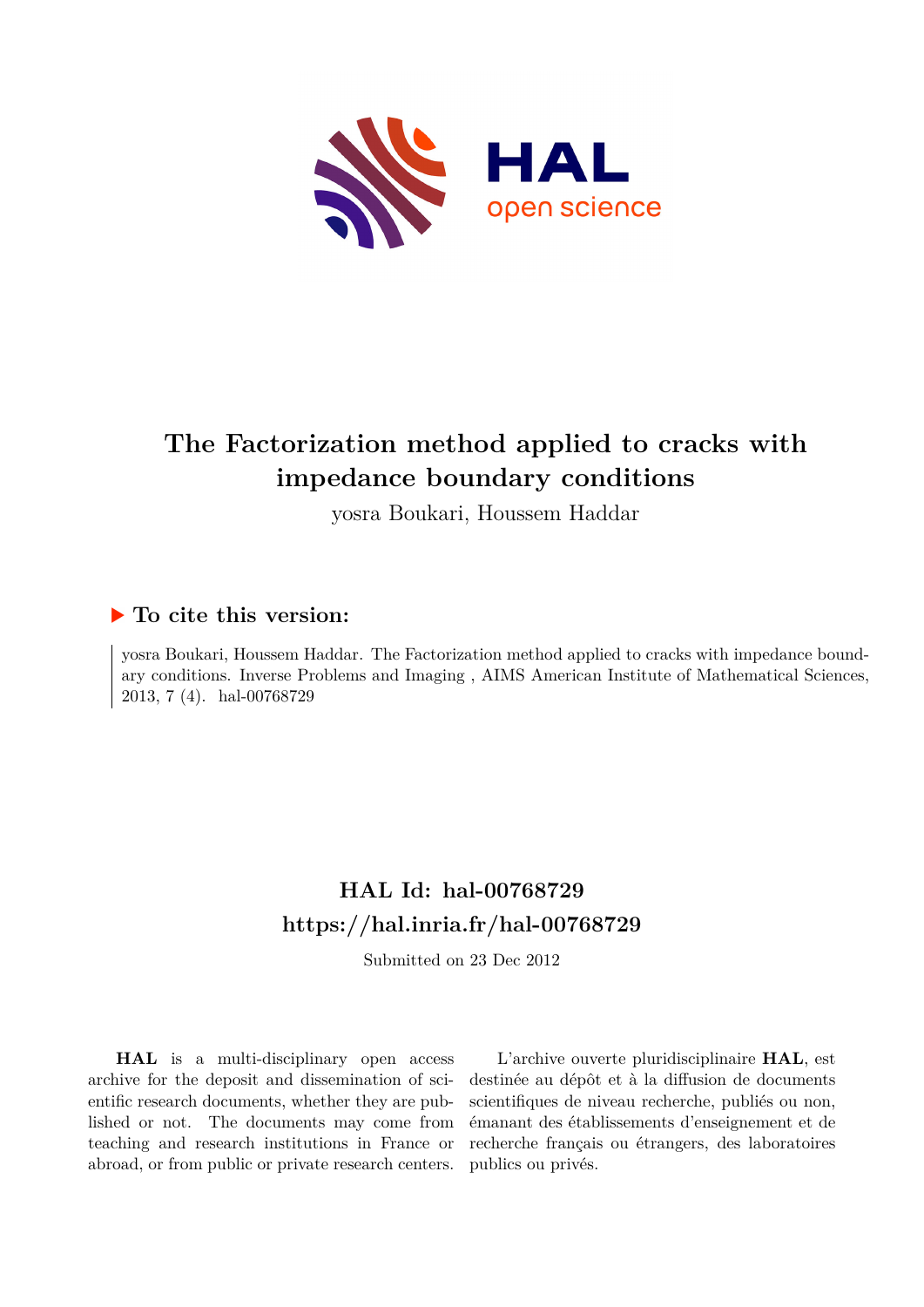# The Factorization method applied to cracks with impedance boundary conditions

#### Yosra Boukari

INRIA Saclay Ile de France/CMAP Ecole Polytechnique Route de Saclay, 91128 Palaiseau Cedex, France

Houssem Haddar

INRIA Saclay Ile de France/CMAP Ecole Polytechnique Route de Saclay, 91128 Palaiseau Cedex, France

#### Abstract

We use the Factorization method to retrieve the shape of cracks with impedance boundary conditions from farfields associated with incident plane waves at a fixed frequency. This work is an extension of the study initiated by Kirsch and Ritter [Inverse Problems, 16, pp. 89-105, 2000] where the case of sound soft cracks is considered. We address here the scalar problem and provide theoretical validation of the method when the impedance boundary conditions hold on both sides of the crack. We then deduce an inversion algorithm and present some validating numerical results in the case of simply and multiply connected cracks.

### 1 Introduction

This work is concerned with the reconstruction of the shape of cracks with impedance boundary conditions in a homogeneous background from acoustic measurements using the socalled Factorization method [15]. The considered data for this inverse problem is formed by the farfields associated with incident plane waves at a fixed frequency. As a sampling method, the Factorization method gives a simple and fast algorithm. In addition, it has the advantage, compared to other sampling methods [4, 21, 8], of giving an exact characterization of the crack using the behavior of an indicator function. However, this characterization is proved only for a restricted set of the impedance values (see main theorem below).

This work is an extension of the study initiated in [16] (see also [6] for the electrostatic case) where the case of sound soft cracks is addressed. We consider here the case where impedance boundary conditions hold on both sides of the crack.

Two difficulties on the theoretical level have to be faced. The first one is due to the fact that the far field operator is no longer normal when the impedance values are not real. Therefore, only the second version of the factorization method (the so called  $F_{\sharp}$  version) can be considered. To do so, a slight modification of the main theoretical tool behind this method has been introduced (see also [18]). The second one is related to the geometrical nature of the crack problem. For instance as opposed to the case of an obstacle with a non empty interior [12, 15], a two by two boundary operator is needed in the factorization of the far field operator. As we shall indicate later, this requires in particular a non intuitive choice of the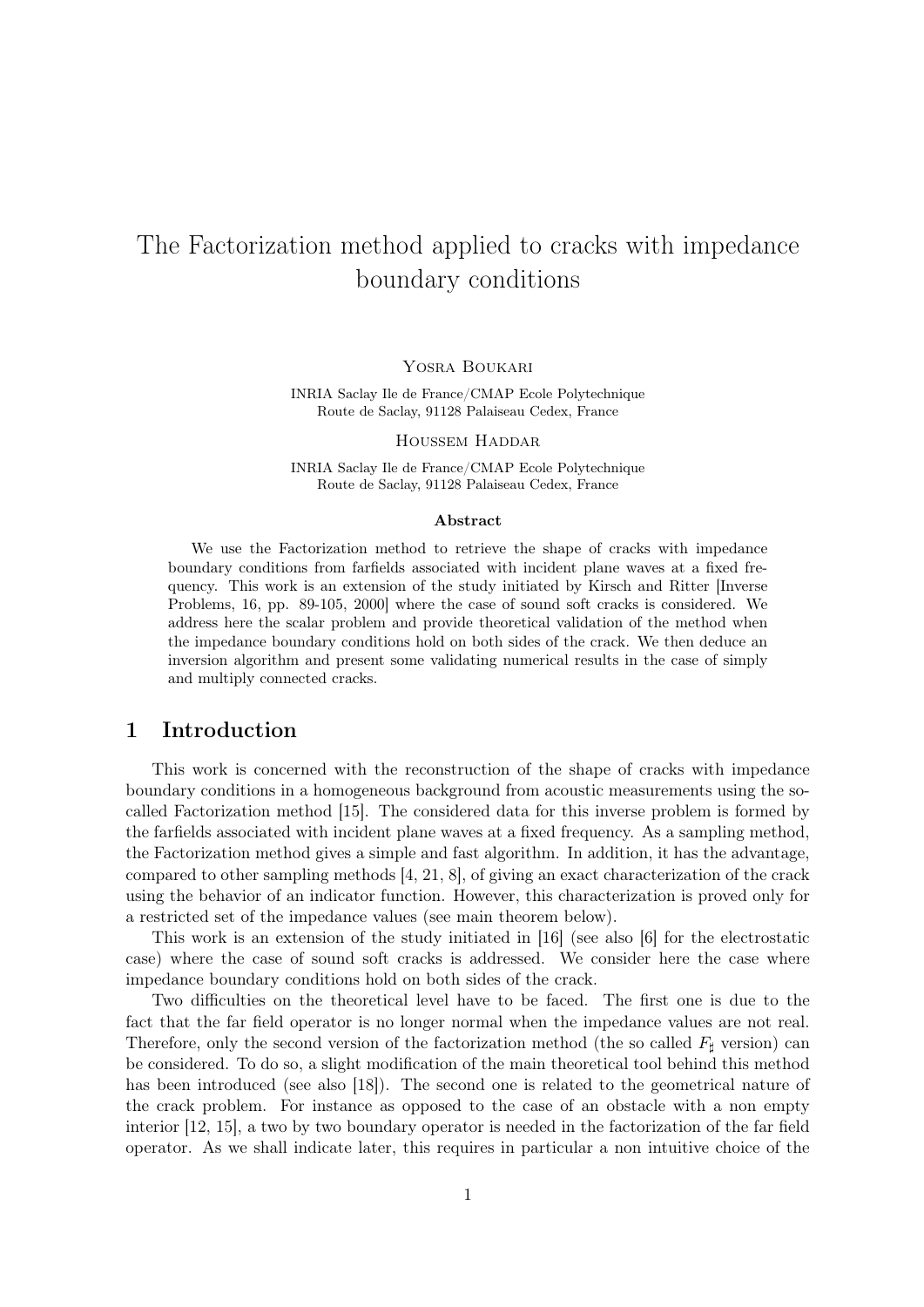unknowns and the functional spaces associated with. We shall discuss two possible choices of the factorization. The obtained main result requires unusual assumptions on the real part of the sum of the two impedances, as we impose this quantity to be positive definite on the crack.

The case of impedance boundary conditions also causes difficulties in designing the numerical algorithm associated with the theoretical part. The latter requires a proper choice of the orientation of the probing "small" crack. In order to fix this problem a minimization procedure with respect to the normal (similar to [4]) is incorporated in the definition of the indicator function.

For an overview of recent works on other sampling methods applied to crack identification for the Helmholtz equation with (different) impedance boundary conditions we refer to [9, 3, 21, 4, 22] and the references therein. The litterature on sound soft or sound hard crack identification for the Helmholtz equation is rich and we refer to [13, 1, 14, 17] and references therein for an account of different non linear inversion method in the case of single/few measurements and to [5, 2] and references therein for the case of small cracks.

The remainder of the paper is organized as follows. In Section 2, we briefly present the forward problem and some key results on variational solutions to this problem. Section 3 introduces the inverse problem and the main theoretical result associated with the factorization method. In Section 4 we discuss two different choices of the farfield factorizations and prove the auxiliary results required by the proof of our main theorem. The last section is dedicated to the presentation of the numerical algorithm associated with the theoretical result together with some validating examples in the case of single and multiply connected cracks.

## 2 The forward scattering problem by an impedance crack

We start this section by introducing the direct scattering problem from an impedance crack in a homogeneous medium. Let  $\sigma \subset \mathbb{R}^m$ ,  $m = 2, 3$ , be a smooth nonintersecting open arc. For further considerations, we assume that  $\sigma$  can be extended to an arbitrary smooth, simply connected, closed curve  $\partial\Omega$  enclosing a bounded domain  $\Omega$  in  $\mathbb{R}^m$ . The normal vector  $\nu$  on  $\sigma$  coincides with the outward normal vector to  $\partial\Omega$ .

Impedance type boundary conditions on  $\sigma$  leads to the following problem

$$
\begin{cases} \Delta u + \kappa^2 u = 0 & \text{in } \mathbf{R}^m \setminus \sigma, \\ \partial_\nu u_\pm \pm \lambda^\pm u_\pm = 0 & \text{on } \sigma, \end{cases} \tag{1}
$$

where the wave number  $\kappa$  is positive and  $\lambda^{\pm} \in L^{\infty}(\sigma)$  are the given (complex-valued) impedance functions with non-negative imaginary part. We used the notation  $u_{\pm}(x) :=$  $\lim_{h\to 0^+} u(x \pm h\nu)$  and  $\partial_{\nu}u_{\pm}(x) := \lim_{h\to 0^+} \nu \cdot \nabla u(x \pm h\nu)$  for  $x \in \sigma$  (for regular functions u) and also will use the short notation  $[u] := u_+ - u_-$  and  $[\partial_\nu u] := \partial_\nu u_+ - \partial_\nu u_-$  on  $\sigma$ .

The total field  $u = u^i + u^s$  is decomposed into the given incident plane wave  $u^i(x, d) = e^{i\kappa d \cdot x}$ with unitary direction  $d$  and the unknown scattered field  $u^s$  which is required to satisfy the Sommerfeld radiation condition

$$
\lim_{r=|x|\to+\infty}r^{\frac{m-1}{2}}(\partial_ru^s-i\kappa u^s)=0,
$$
\n(2)

uniformly in all directions  $\hat{x} = \frac{x}{|x|}$  $\frac{x}{|x|}$ . In order to formulate the scattering problem more precisely we need to define the trace spaces on  $\sigma$ . If  $H^{1/2}(\partial\Omega)$  and  $H^{-1/2}(\partial\Omega)$  denote the usual Sobolev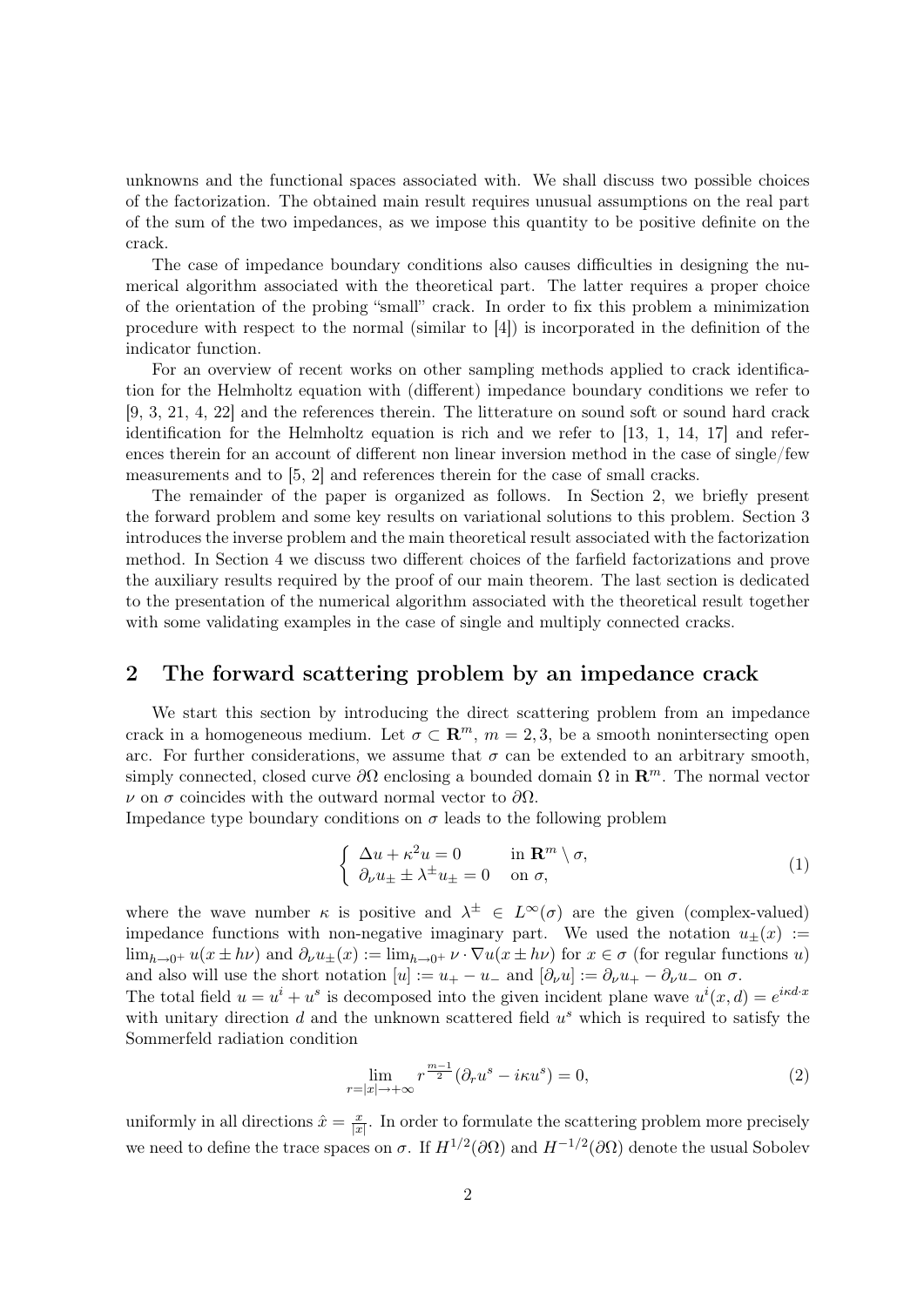spaces on the closed regular curve  $\partial\Omega$ , we introduce the following spaces

$$
H^{1/2}(\sigma) := \left\{ u_{|\sigma} : u \in H^{1/2}(\partial \Omega) \right\},\
$$
  

$$
\tilde{H}^{1/2}(\sigma) := \left\{ u \in H^{1/2}(\partial \Omega) : supp(u) \subset \bar{\sigma} \right\},\
$$

and we denote by  $H^{-1/2}(\sigma)$  and  $\tilde{H}^{-1/2}(\sigma)$  the dual spaces of  $\tilde{H}^{1/2}(\sigma)$  and  $H^{1/2}(\sigma)$  respectively (see [19]). We notice that one has the inclusions

$$
\tilde{H}^{1/2}(\sigma) \subset H^{1/2}(\sigma) \subset L^2(\sigma) \subset \tilde{H}^{-1/2}(\sigma) \subset H^{-1/2}(\sigma).
$$

Introducing  $g^{\pm} = -(\partial_{\nu} \pm \lambda^{\pm})u^{i}$  the problem (1)-(2) can be seen as a special case of what will be referred to as **Impedance Crack Problem (ICP)**: Find  $u^s \in H_{loc}^1(\mathbb{R}^m \setminus \sigma)$  satisfying the Sommerfeld radiation condition (2) and

$$
\Delta u^s + \kappa^2 u^s = 0 \quad \text{in } \mathbf{R}^m \setminus \sigma,
$$
  

$$
\partial_\nu u^s_{\mp} \pm \lambda^{\pm} u^s_{\pm} = g^{\pm} \quad \text{on } \sigma,
$$

where  $H_{loc}^1(\mathbb{R}^m \setminus \sigma)$  denotes the space of functions that belong to  $H_{loc}^1(B)$  for all bounded set  $B \subset \mathbb{R}^m \setminus \sigma$ . We recall that  $u^s$  has the asymptotic behavior ([10])

$$
u^{s}(x) = \gamma \frac{e^{i\kappa r}}{r^{(m-1)/2}} (u_{\infty}(\hat{x}) + O(1/r)),
$$

where the function  $u_{\infty}$  is called the farfield pattern. The constant  $\gamma = \frac{e^{i\pi/4}}{\sqrt{8k\pi}}, \frac{1}{4\pi}$  $\frac{1}{4\pi}$  respectively for  $m = 2$  and  $m = 3$ .

We shall discuss hereafter the class of data  $g^{\pm}$  for which existence can be ensured, which will be crucial in the design of the inversion method. Motivated by later use, we chose to adopt a variational approach in the study of ICP.

Denote by  $B_R$  a sufficiently large ball with radius R containing  $\bar{\sigma}$  and by  $S_R$  its boundary. We introduce  $T_R: H^{1/2}(S_R) \to H^{-1/2}(S_R)$ , the Dirichlet to Neumann operator, defined by

$$
T_R(\varphi) = \partial_r w, \qquad \text{on} \quad S_R,\tag{3}
$$

with  $w \in H^1_{loc}(\mathbf{R}^m \setminus B_R) \cap H^2_{loc}(\mathbf{R}^m \setminus \overline{B_R})$  being the unique solution satisfying the Sommerfeld radiation condition and verifying

$$
\begin{cases} \Delta w + k^2 w = 0 & \text{in } \mathbf{R}^m \setminus \overline{B}_R, \\ w = \varphi & \text{on } S_R. \end{cases}
$$

Let  $\langle,\rangle_{S_R}$  denotes the duality product between  $H^{-1/2}(S_R)$  and  $H^{1/2}(S_R)$  that coincides with  $L^2(S_R)$  scalar product for regular functions. We recall that (see for instance [20, 11]),

$$
\Re \langle T_R \varphi, \varphi \rangle_{S_R} < 0 \text{ and } \Im \langle T_R \varphi, \varphi \rangle_{S_R} > 0 \quad \forall \varphi \in H^{1/2}(S_R), \varphi \neq 0.
$$
 (4)

Assume for a moment that  $g^{\pm}$  are in  $L^2(\sigma)$ . Then, (using standard proofs for the use of the operator  $T_R$  in variational formulations [20])  $u^s$  is a solution of ICP if and only if  $u^s \in$  $H^1(B_R \setminus \sigma)$  and satisfies for all  $v \in H^1(B_R \setminus \sigma)$ 

$$
\int_{B_R\setminus\sigma} (\nabla u^s \overline{\nabla v} - \kappa^2 u^s \bar{v}) dx - \int_{\sigma} (\lambda^+ u^s_+ \overline{v_+} + \lambda^- u^s_- \overline{v_-}) ds - \left\langle T_R(u^s_{|S_R}), v \right\rangle_{S_R} = - \int_{\sigma} (g^+ \overline{v_+} - g^- \overline{v_-}) ds. \tag{5}
$$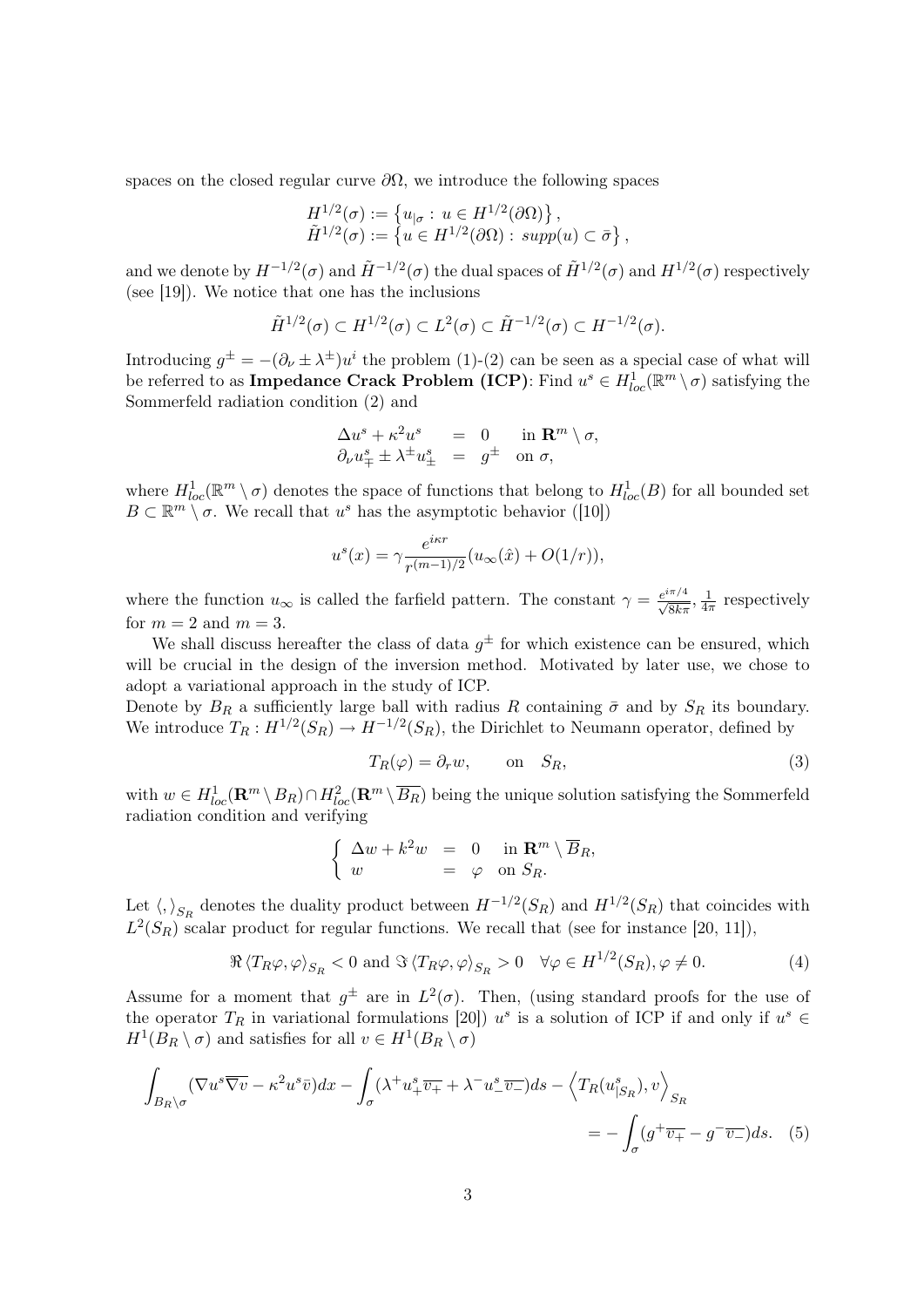By denoting  $l(v)$  the right hand side of (5) we remark that existence of solution to this variational formulation requires the continuity of l on  $H^1(B_R \setminus \sigma)$ . Using classical trace theorems, we have that  $v_{\pm} \in H^{1/2}(\sigma)$  and therefore the antilinear form l is continuous if  $g^{\pm}$ are in  $L^2(\sigma)$  and also if  $g^{\pm}$  are in  $\tilde{H}^{-1/2}(\sigma)$ , where in the latter case the integrals have to be understood as duality pairing  $\tilde{H}^{-1/2}(\sigma) - H^{1/2}(\sigma)$ . As it will be clearer later, this is not enough to be able to analyze the Factorization method. One needs in particular to enlarge the class of admissible data. This can be done by observing that

$$
l(v) = -\int_{\sigma} g^+ \overline{[v]} ds - \int_{\sigma} (g^+ - g^-) \overline{v_-} ds. \tag{6}
$$

Therefore, since for  $v \in H^1(B_R \setminus \sigma)$  the jump  $[v] \in \tilde{H}^{1/2}(\sigma)$ , the antilinear form l is still continuous on  $H^1(B_R \setminus \sigma)$  if we simply assume that  $g^{\pm} \in H^{-1/2}(\sigma)$  and  $(g^+ - g^-) \in \tilde{H}^{-1/2}(\sigma)$ , where in that case the integrals in (6) have to be respectively understood as  $H^{-1/2}(\sigma) - \tilde{H}^{1/2}(\sigma)$  and  $\tilde{H}^{-1/2}(\sigma) - H^{1/2}(\sigma)$  duality pairings. We then have the existence of a constant  $C_R$  independent from  $g^{\pm}$  such that

$$
|l(v)| \leq C_R ||v||_{H^1(B_R \setminus \sigma)} \left( ||g^+||_{H^{-1/2}(\sigma)} + ||g^+ - g^-||_{H^{-1/2}(\sigma)} \right) \quad \forall v \in B_R \setminus \sigma.
$$

**Lemma 2.1.** *Assume that*  $g^{\pm} \in H^{-1/2}(\sigma)$  *such that*  $(g^+ - g^-) \in \tilde{H}^{-1/2}(\sigma)$ *. Then, (ICP) has a unique solution that continuously depends on the boundary data*  $g$ <sup>+</sup> and  $g$ <sup>−</sup>.

*Proof.* The only remaining part is to prove that the operator associated with the right hand side of (5), denoted by  $A(u^s, v)$ , is invertible. Since this is a classical exercise we shall give here only an outline of the proof. We first prove that it is a Fredholm operator of index 0 by decomposing A into a coercive part

$$
A_0(u^s, v) := \int_{B_R \setminus \sigma} (\nabla u^s \overline{\nabla v} + u^s \overline{v}) dx - \left\langle T_R(u^s_{|S_R}), v \right\rangle_{S_R},\tag{7}
$$

and a compact one

$$
B(u^s, v) := -(\kappa^2 + 1) \int_{B_R \backslash \sigma} u^s \bar{v} dx - \int_{\sigma} (\lambda^+ u^s_+ \overline{v_+} + \lambda^- u^s_- \overline{v_-}) ds. \tag{8}
$$

The coercivity of  $A_0$  directly follows from the first property of  $T_R$  in (4) while the compactness of B follows from trace theorems and the Rellich compact embedding theorem. We then prove the injectivity of the operator by taking the imaginary part of  $A(u^s, u^s) = 0$ , which implies, using the sign assumption on the imaginary parts of  $\lambda^{\pm}$ ,

$$
Im\left\langle T_R(u^s_{|S_R}), u^s|S_R\right\rangle_{S_R} = 0.
$$

Therefore, using the second property in (4) and the definition of  $T_R$ , we obtain  $(u^s_{|S_r}, \partial_\nu u^s_{|S_R}) =$ (0,0). Hence, using a standard unique continuation argument,  $u^s$  vanishes in  $B_R \setminus \sigma$ .

### 3 Statement of the Inverse Problem and the Main Theorem

Let us denote by  $u^{\infty}(\cdot, d)$  the farfield associated with (ICP) solutions corresponding to  $g^{\pm} = -(\partial_{\nu} \pm \lambda^{\pm}) u^{i}(\cdot, d)_{|\sigma}$ . Our inverse problem consists in reconstructing  $\sigma$  from the knowledge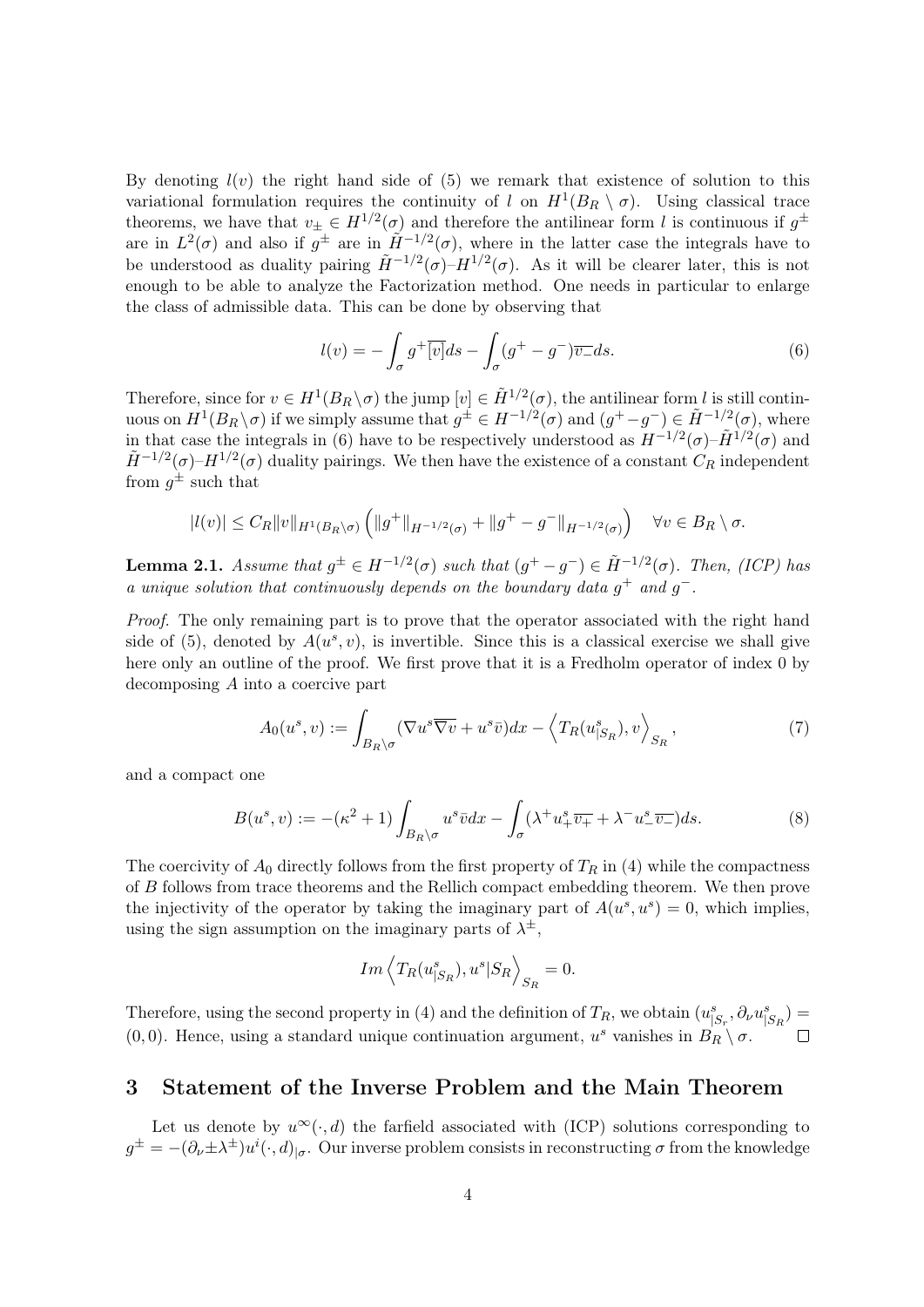of  $u^{\infty}(\cdot, \cdot)$  on  $\mathbf{S}^{m-1} \times \mathbf{S}^{m-1}$ . As stated before, we shall employ the factorization method to solve this inverse problem. For that purpose we define the farfield operator

$$
F: L^{2}(\mathbf{S}^{m-1}) \rightarrow L^{2}(\mathbf{S}^{m-1})
$$

$$
g \mapsto \int_{\mathbf{S}^{m-1}} u^{\infty}(\cdot, d)g(d)ds(d)
$$
(9)

and introduce for any smooth non intersecting open arc  $L \subset \mathbb{R}^m$ , the farfields  $\Phi_L^{\infty} \in L^2(\mathbf{S}^{m-1})$ defined by

$$
\Phi_L^{\infty}(\hat{x}) := \int_L \left( -i\kappa \ \hat{x}.\nu(y)\alpha_L(y) + \beta_L(y) \right) e^{-i\kappa \hat{x} \cdot y} ds(y),\tag{10}
$$

with densities  $\alpha_L \in \tilde{H}^{\frac{1}{2}}(L)$  and  $\beta_L \in \tilde{H}^{-\frac{1}{2}}(L)$ . A characterization of  $\sigma$  is obtained using the solvability of

$$
(F_{\sharp})^{1/2}(g_L)(\hat{x}) = \Phi_L^{\infty}(\hat{x}) \qquad \text{for all} \quad \hat{x} \in \mathbf{S}^{m-1}
$$
 (11)

where  $F_{\sharp}$  is defined by

$$
F_{\sharp} := |\Re F| + \Im F,
$$

 $\Re F := \frac{1}{2}(F + F^*)$ , and  $\Im F := \frac{1}{2i}(F - F^*)$ . The main theorem is the following.

**Theorem 3.1** (Main Theorem). *Further assume that*  $(\lambda^+ + \lambda^-)^{-1} \in L^{\infty}(\sigma)$  *and there exists a constant* c > 0 *such that*

$$
\Re(\lambda^+ + \lambda^-) \ge c|\lambda^+ + \lambda^-|^2 \quad a.e. \text{ on } \sigma.
$$

*Then, for any smooth non intersecting arc L and functions*  $\alpha_L \in \tilde{H}^{\frac{1}{2}}(L)$  *and*  $\beta_L \in L^2(L)$  *such that the support of*  $(\alpha_L, \beta_L)$  *is*  $\overline{L}$ *, the following is true:* 

$$
L \subset \sigma \qquad \text{if and only if} \qquad \Phi_L^{\infty} \in Range(F_{\sharp}^{1/2}). \tag{12}
$$

We recall that (12) is verified if and only if

$$
\sum_{n=1}^{\infty} \frac{|\left(\Phi_L^{\infty}, \psi_n\right)_{L^2(S^2)}|^2}{\lambda_n} < +\infty
$$

where  $\{\lambda_n, \psi_n\}_{n\in\mathbb{N}}$  is an eigensystem of the self-adjoint, positive and compact operator  $F_{\sharp}$ . The proof of this theorem is based on the following abstract result which is a slight modification of the classical one stated in [15] and can also be seen as a particular case of the one used in [18]. For the reader convenience, we included a proof of this theorem into an appendix based on the original proof in [15].

**Theorem 3.2.** Let  $H \subset U \subset H^*$  be a Gelfand triple with a Hilbert space U and a reflexive *Banach space* H *such that the embedding is dense. Moreover, let* Y *be a second Hilbert space and let*  $F: Y \longrightarrow Y, \mathcal{H}: Y \longrightarrow H$ , and  $T: H \longrightarrow H^*$  be linear bounded operators such that

$$
F = \mathcal{H}^* T \mathcal{H}.
$$
\n<sup>(13)</sup>

*We make the following assumptions:* (A1) H∗ *is compact with dense range.*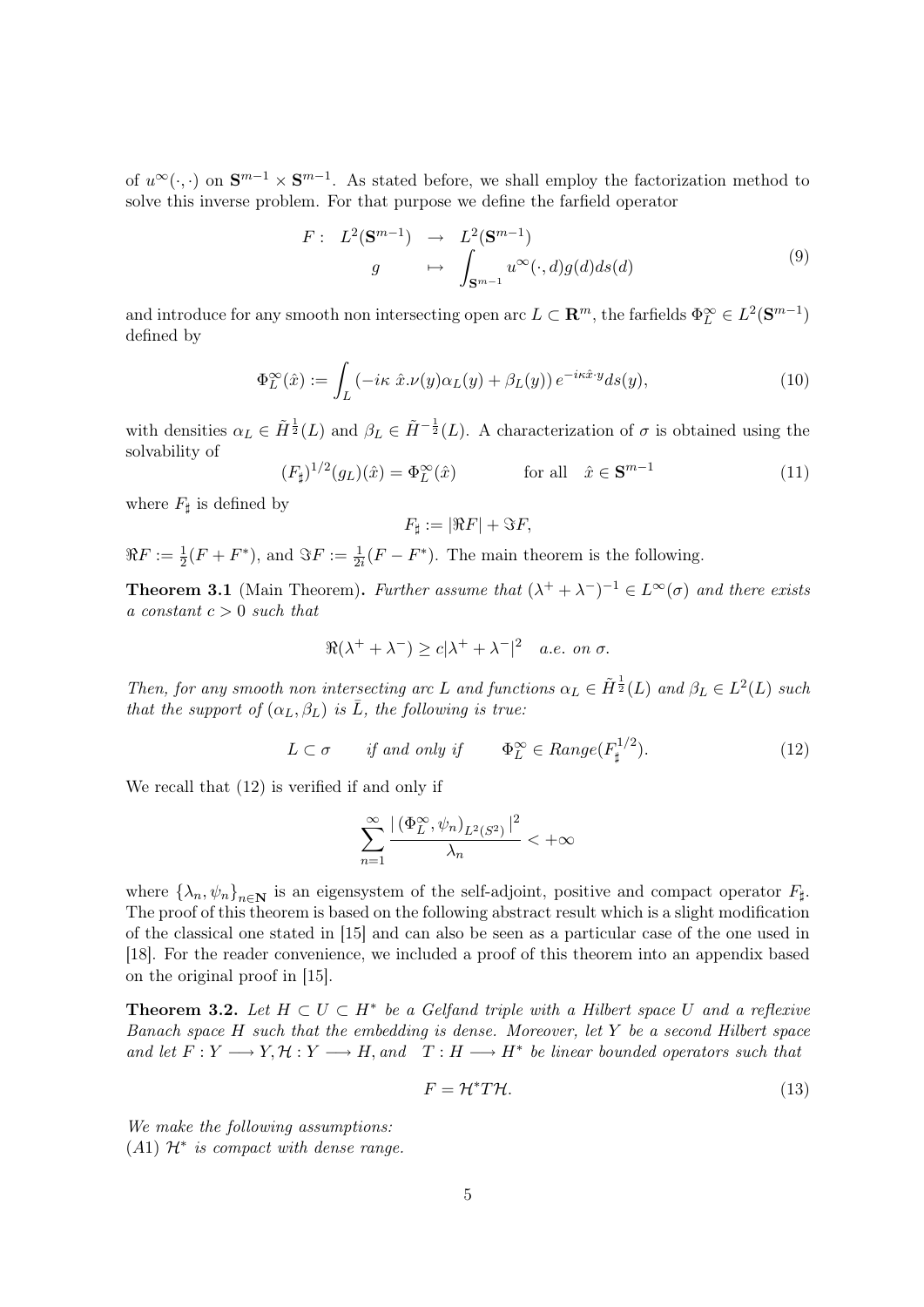(A2) ℜ[T] = C+K *with some compact operator* K *and some self-adjoint and coercive operator*  $C: H \longrightarrow H^*,$  *i.e, there exists*  $c > 0$  *with* 

$$
\langle \varphi, C\varphi \rangle \ge ||\varphi||^2 \quad \text{for all} \quad \varphi \in H,\tag{14}
$$

and  $T$  *is positive on the closure of the range of* H. Then the operator  $F_{\sharp} = |\Re F| + \Im F$  *is* positive, and the ranges of  $\mathcal{H}^* : H^* \longrightarrow Y$  and  $F_{\sharp}^{1/2} : Y \longrightarrow Y$  *coincide.* 

The goal of next section is to provide a factorization of  $F$  in the form  $(13)$  and verifying the assumptions of Theorem 3.2. Based on the results of that section we can already give the proof of Theorem 3.1.

*Proof of Theorem 3.1.* A factorization of F in the form (13) is given by (28) with the space  $H = H^{-1/2}(\sigma) \times L^2(\sigma)$ . The assumptions required for the operator  $\mathcal{H}^*$  are verified in Lemma 4.3 and those required for the operator T are verified in Lemma 4.2 and Lemma 4.1. The result of our theorem is then a consequence of Theorem 3.2 and Lemma 4.4.  $\Box$ 

### 4 Factorizations of the far field operator

As explained above this section is concerned with the proof of the theoretical ingredients needed in the proof of our main theorem. The first ingredient is the factorization of the operator  $F$  as in (13). There are multiple possible factorizations and we shall present here two of them. The first one, called "natural factorization" is the one inspired by the writing of ICP equations and therefore the first one would think of. We shall explain however why this factorization causes difficulties in the space function settings of the forward problem and what would be the correct setting. The latter was suggested by a second factorization for which the analysis is more simple to present. We shall give the proofs only for the second factorization, which is enough for our main result (Theorem 3.2). The proofs for the first factorization can be easily deduced using (21) .

#### 4.1 A natural factorization

By linearity of the forward problem with respect to the incident wave,  $F(\varphi)$  is nothing but the farfield of ICP solution  $u^s_\varphi$  associated with  $g^\pm = -(\partial_\nu v_\varphi \pm \lambda^\pm v_\varphi)$  where  $v_\varphi$  is the Herglotz wave of kernel  $\varphi$  defined by

$$
v_{\varphi}(x) := \int_{\mathbf{S}^{m-1}} e^{i\kappa x \cdot d} \varphi(d) \, ds(d), \quad x \in \mathbf{R}^m.
$$

As suggested by the study of the forward problem we define

$$
H_1 := \{ (g^+, g^-) \in H^{-1/2}(\sigma) \times H^{-1/2}(\sigma) \text{ such that } (g^+ - g^-) \in \tilde{H}^{-1/2}(\sigma) \}
$$

and consider  $\mathcal{G}_1$ :  $H_1 \to L^2(\mathbf{S}^{m-1})$  that maps the boundary data  $(g^+, g^-)$  to the farfield pattern of the solution ICP. Introducing  $\mathcal{H}_1 : L^2(\mathbf{S}^{m-1}) \to H_1$  the operator defined by

$$
\mathcal{H}_1(\varphi) := \left( -(\partial_{\nu} + \lambda^+) v_{\varphi_{|\sigma}}, -(\partial_{\nu} - \lambda^-) v_{\varphi_{|\sigma}} \right),\tag{15}
$$

then we immediately get

$$
F=\mathcal{G}_1\mathcal{H}_1.
$$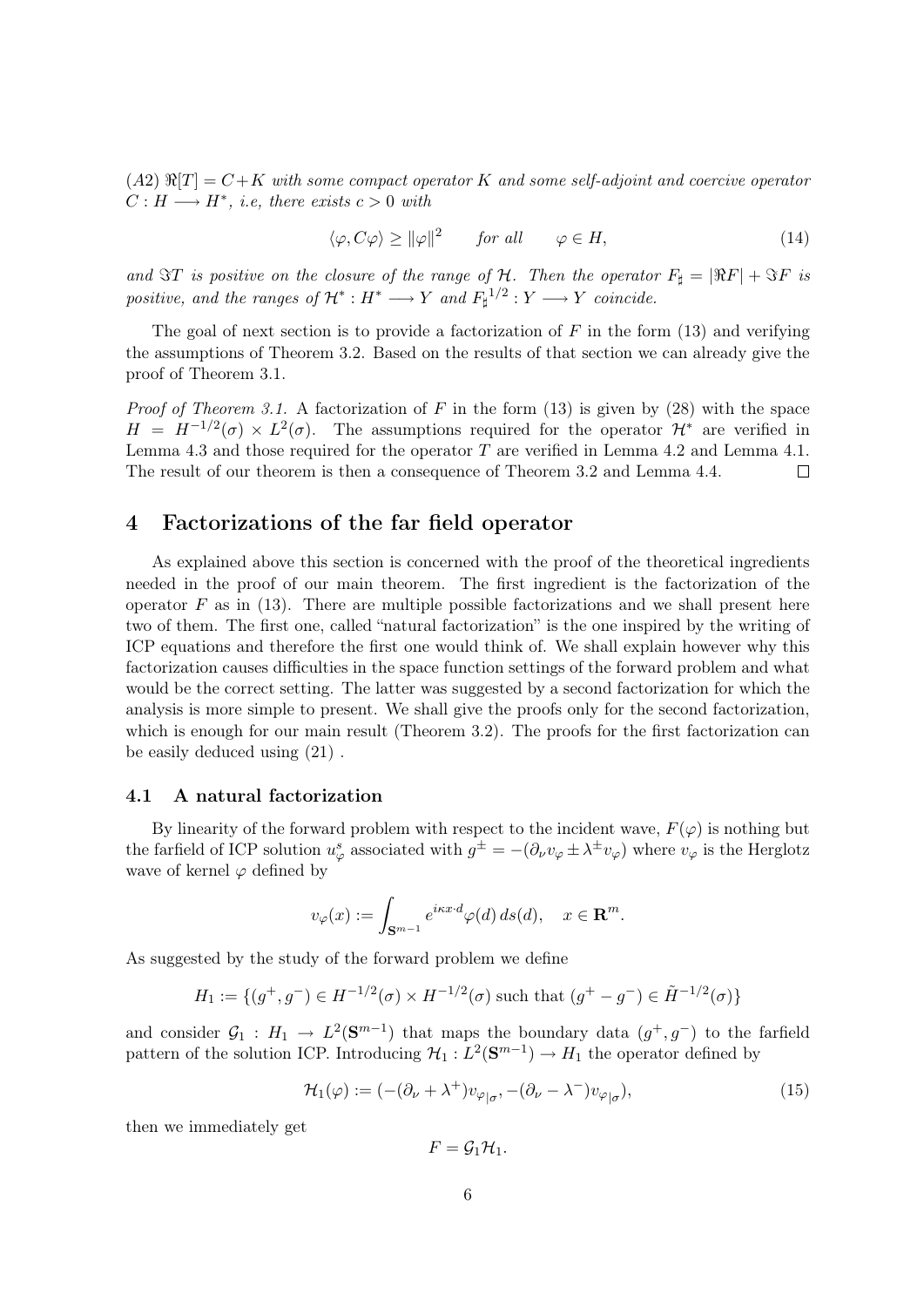For  $(\alpha, \beta) \in L^2(\sigma) \times L^2(\sigma)$ , we observe that after changing the order of integration,

$$
\int_{\sigma} \mathcal{H}_{1}(\varphi) \cdot \overline{(\alpha, \beta)} ds
$$
\n
$$
= -\int_{\mathbf{S}^{m-1}} \varphi(d) \overline{\left[ \int_{\sigma} \left( \alpha(y) \left( \frac{\partial}{\partial \nu(y)} + \overline{\lambda^{+}} \right) e^{-i\kappa dy} + \beta(y) \left( \frac{\partial}{\partial \nu(y)} - \overline{\lambda^{-}} \right) e^{-i\kappa dy} \right) ds(y) \right]} ds(d)
$$
\n
$$
= -\int_{\mathbf{S}^{m-1}} \varphi(d) \overline{\left[ \int_{\sigma} \left( (\alpha(y) + \beta(y)) \frac{\partial e^{-i\kappa dy}}{\partial \nu(y)} + \left( \overline{\lambda^{+}} \alpha(y) - \overline{\lambda^{-}} \beta(y) \right) e^{-i\kappa dy} \right) ds(y) \right]} ds(d).
$$
\nWe therefore deduce that the adjoint operator  $\mathcal{H}^{*}$  is given by

We therefore deduce that the adjoint operator  $\mathcal{H}_1^*$  is given by

$$
\mathcal{H}_1^*(\alpha,\beta)(\hat{x}) = -\int_{\sigma} \left( (\alpha(y) + \beta(y)) \frac{\partial e^{-i\kappa \hat{x} \cdot y}}{\partial \nu(y)} + \left( \overline{\lambda^+} \alpha(y) - \overline{\lambda^-} \beta(y) \right) e^{-i\kappa \hat{x} \cdot y} \right) ds(y), \quad (16)
$$

for  $\hat{x} \in \mathbf{S}^{m-1}$ . We now recall that (using the Green representation formula of scattered fields [10]), the farfield of the ICP solution can be represented as

$$
\mathcal{G}_1(g^+, g^-)(\hat{x}) = \int_{\sigma} \left( [u^s](y) \frac{\partial e^{-i\kappa \hat{x} \cdot y}}{\partial \nu(y)} - [\partial_{\nu} u^s](y) e^{-i\kappa \hat{x} \cdot y} \right) ds(y). \tag{17}
$$

Consequently, considering  $T_1$ :  $(g^+, g^-) \mapsto (\alpha, \beta)$  such that

$$
\alpha + \beta = -[u^s] \quad \text{and} \quad \overline{\lambda^+} \alpha - \overline{\lambda^-} \beta = [\partial_\nu u^s] \quad \text{on } \sigma,
$$
 (18)

where  $u^s$  is the solution to ICP, we simply get  $\mathcal{G}_1 = \mathcal{H}_1^* T_1$  which finally leads to the factorization

$$
F = \mathcal{H}_1^* T_1 \mathcal{H}_1. \tag{19}
$$

Simple algebra shows that (18) is equivalent to

$$
\alpha = \frac{1}{\overline{\lambda^+ + \lambda^-}} [\partial_\nu u^s] - \frac{\overline{\lambda^-}}{\overline{\lambda^+ + \lambda^-}} [u^s] \quad \text{and} \quad \beta = -\frac{1}{\overline{\lambda^+ + \lambda^-}} [\partial_\nu u^s] - \frac{\overline{\lambda^+}}{\overline{\lambda^+ + \lambda^-}} [u^s].
$$

Therefore the operator  $T_1$  is defined on  $H_1$  by

$$
T_1(g^+,g^-) = \left(\frac{1}{\overline{\lambda^+ + \lambda^-}}[\partial_\nu u^s] - \frac{\overline{\lambda^-}}{\overline{\lambda^+ + \lambda^-}}[u^s], -\frac{1}{\overline{\lambda^+ + \lambda^-}}[\partial_\nu u^s] - \frac{\overline{\lambda^+}}{\overline{\lambda^+ + \lambda^-}}[u^s]\right),\tag{20}
$$

where  $u^s$  is the solution to ICP. The issue with this factorization is that one cannot prove continuity of  $T_1: H_1 \to H_1^*$ : Using the simple relation

$$
\int_{\sigma} (f^+g^+ + f^-g^-)ds = \int_{\sigma} f^+(g^+ - g^-)ds + \int_{\sigma} (f^+ + f^-)g^-ds
$$

one easily identify

$$
H_1^* = \{ (f^+, f^-) \in H^{1/2}(\sigma) \times H^{1/2}(\sigma) \text{ such that } (f^+ + f^-) \in \tilde{H}^{1/2}(\sigma) \}.
$$

Due to the presence of the normal derivative in the expression of  $T_1$  one can easily deduce our claim. It turned out however, that if one replaces  $H_1$  with the smaller subspace

$$
\tilde{H}_1 := \{ \{ (g^+, g^-) \in H^{-1/2}(\sigma) \times H^{-1/2}(\sigma) \text{ such that } (g^+ - g^-) \in L^2(\sigma) \}
$$

where its dual is defined as

$$
\tilde{H}_1^* = \{ (f^+, f^-) \in L^2(\sigma) \times L^2(\sigma) \text{ such that } (f^+ + f^-) \in \tilde{H}^{1/2}(\sigma) \},
$$

then  $T_1$ :  $\tilde{H}_1 \rightarrow \tilde{H}_1^*$  is continuous. One can also prove that factorization (19) fits into the framework of Theorem 3.2. These facts were suggested to us by (and can be easily deduced from) the second factorization presented below.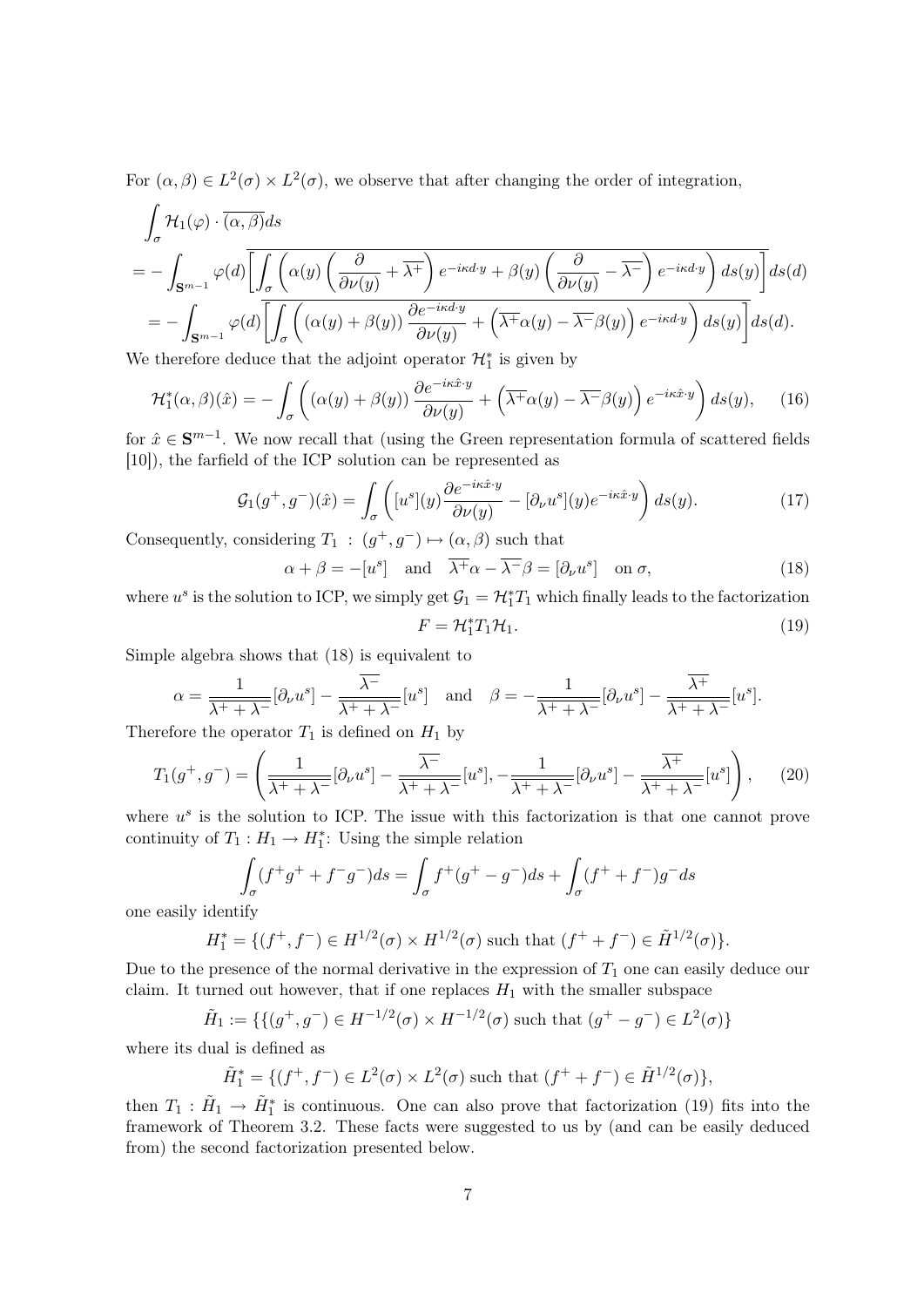#### 4.2 A second factorization

This factorization is based on rewriting ICP in terms of the boundary data

$$
h^{+} = g^{+} \text{ and } h^{-} = g^{+} - g^{-}. \tag{21}
$$

We then consider for a given boundary data  $(h^+, h^-)$ , the scattered field  $\tilde{u}^s \in H^1_{loc}(\mathbb{R}^m \setminus \sigma)$ satisfying the Sommerfeld radiation condition (2) and

$$
\begin{cases}\n\Delta \tilde{u}^{s} + \kappa^{2} \tilde{u}^{s} = 0 & \text{in } \mathbb{R}^{m} \setminus \overline{\sigma}, \\
\partial_{\nu} \tilde{u}^{s}_{+} + \lambda^{+} \tilde{u}^{s}_{+} = h^{+} & \text{on } \sigma, \\
[\partial_{\nu} \tilde{u}^{s}] + \lambda^{+} \tilde{u}^{s}_{+} + \lambda^{-} \tilde{u}^{s}_{-} = h^{-} & \text{on } \sigma.\n\end{cases}
$$
\n(22)

It is obvious that  $\tilde{u}^s$  coincides with the solution of ICP if  $(h^+, h^-)$  and  $(g^+, g^-)$  are related by (21). We then deduce that (22) is well posed for  $(h^+, h^-) \in H^{-1/2}(\sigma) \times \tilde{H}^{-1/2}(\sigma)$ . As indicated above, we shall (up to making stronger assumptions on the impedances later on) restrict our selves to  $(h^+, h^-) \in H_2$  where

$$
H_2 := H^{-1/2}(\sigma) \times L^2(\sigma).
$$

We observe, for later use, that solving  $(22)$  is equivalent to solve the following variational problem:  $\tilde{u}^s \in H^1(B_R \setminus \sigma)$  and satisfy for all  $v \in H^1(B_R \setminus \sigma)$ ,

$$
\int_{B_R\setminus\sigma} (\nabla \tilde{u}^s \overline{\nabla v} - \kappa^2 \tilde{u}^s \bar{v}) dx - \int_{\sigma} (\lambda^+ \tilde{u}^s_+ \overline{v_+} + \lambda^- \tilde{u}^s_- \overline{v_-}) ds - \left\langle T_R(\tilde{u}^s_{|S_R}), v \right\rangle_{S_R}
$$
\n
$$
= - \left\langle h^+, [v] \right\rangle_{H^{-1/2}(\sigma), \tilde{H}^{1/2}(\sigma)} - \int_{\sigma} h^- \overline{v_-} ds. \tag{23}
$$

Proceeding as in the previous factorization, we first introduce  $\mathcal{G}_2: H_2 \to L^2(\mathbf{S}^{m-1})$  that maps the boundary data  $(h^+, h^-)$  to the farfield pattern associated with  $\tilde{u}^s$  solution of (22) and the operator  $\mathcal{H}_2: L^2(\mathbf{S}^{m-1}) \to H_2$  defined by

$$
\mathcal{H}_2(\varphi) = \left( -(\partial_\nu + \lambda^+) v_{\varphi|\sigma}, -(\lambda^- + \lambda^+) v_{\varphi|\sigma} \right),\tag{24}
$$

where  $v_{\varphi}$  is the Herglotz wave with kernel  $\varphi \in L^2(\mathbf{S}^{m-1})$ . One then immediately get that  $F = G_2 \mathcal{H}_2$ . If we denote by  $\mathcal{H}_2^*$  the adjoint of the operator  $\mathcal{H}_2$ , then similar calculations as for  $\mathcal{H}_1^*$  show that  $\mathcal{H}_2^*$  is given by

$$
\mathcal{H}_2^*(\alpha,\beta)(\hat{x}) = -\int_{\sigma} \alpha(y) \frac{\partial e^{-i\kappa \hat{x} \cdot y}}{\partial \nu(y)} ds(y) - \int_{\sigma} \left( \bar{\lambda}^+ \alpha(y) + \overline{(\lambda^+ + \lambda^-)} \beta(y) \right) e^{-i\kappa \hat{x} \cdot y} ds(y), \quad (25)
$$

for  $\hat{x} \in \mathbf{S}^{m-1}$ . We also recall that the farfield associated with  $\tilde{u}^s$  can be represented as

$$
\mathcal{G}_2(g^+, g^-)(\hat{x}) = \int_{\sigma} \left( [\tilde{u}^s](y) \frac{\partial e^{-i\kappa \hat{x} \cdot y}}{\partial \nu(y)} - [\partial_{\nu} \tilde{u}^s](y) e^{-i\kappa \hat{x} \cdot y} \right) ds(y). \tag{26}
$$

Therefore, considering  $T_2$ :  $(g^+, g^-) \mapsto (\alpha, \beta)$  such that

$$
\alpha = -[\tilde{u}^s] \quad \text{and} \quad \bar{\lambda}^+ \alpha + \overline{(\lambda^+ + \lambda^-)} \beta = [\partial_\nu \tilde{u}^s], \quad \text{on } \sigma,
$$
\n(27)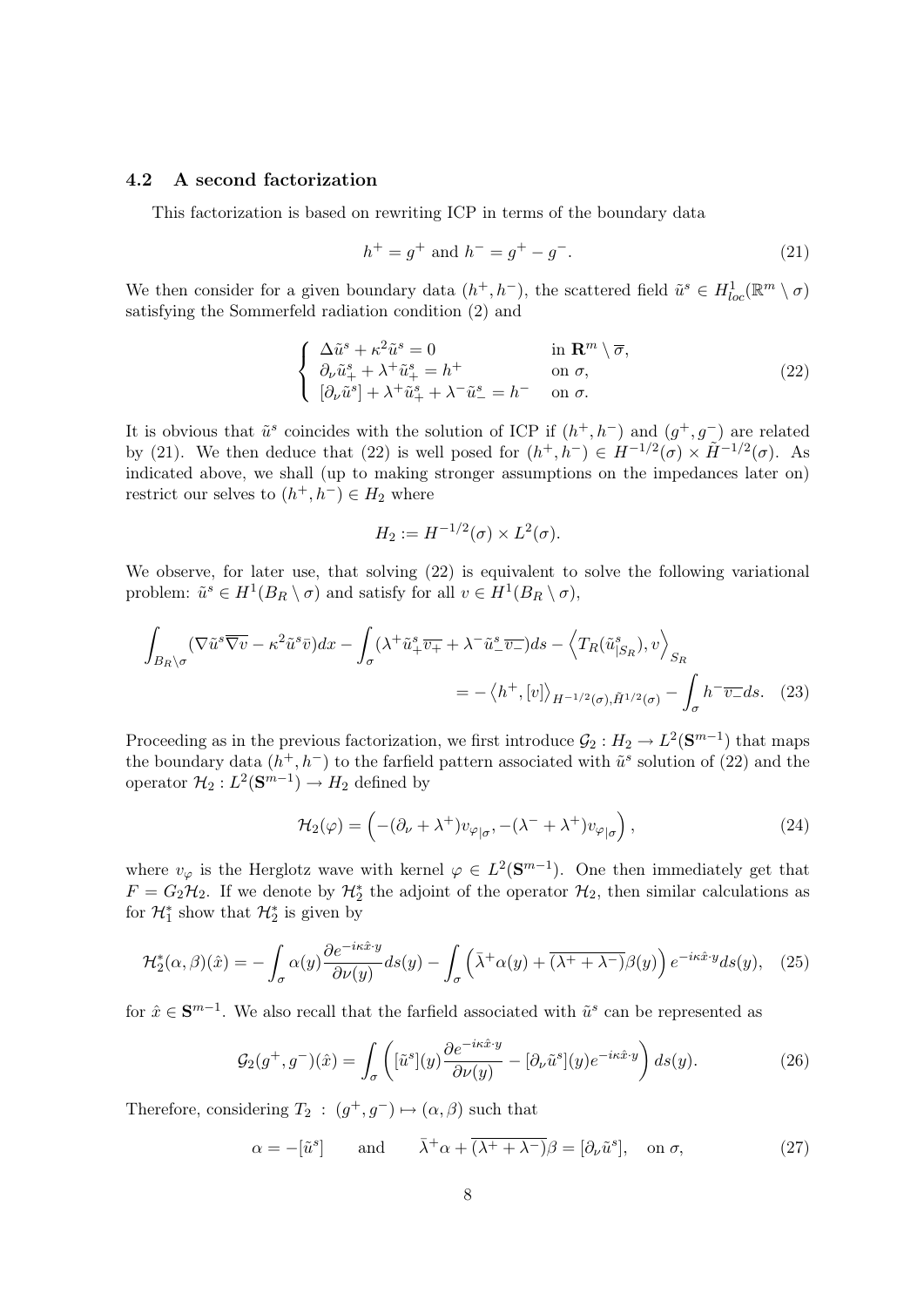where  $\tilde{u}^s$  is the solution of (22), we simply get  $G_2 = \mathcal{H}_2^* T_2$ , which finally leads to the second factorization

$$
F = \mathcal{H}_2^* T_2 \mathcal{H}_2. \tag{28}
$$

Simple algebra shows that (27) is equivalent to

$$
\alpha = -[\tilde{u}^s]
$$
 and  $\beta = \frac{h^-}{\overline{\lambda^+ + \lambda^-}} - \frac{2i \Im(\lambda^+)}{\overline{\lambda^+ + \lambda^-}} \tilde{u}^s_+ - \frac{\lambda^- + \overline{\lambda}^+}{\overline{\lambda^+ + \lambda^-}} \tilde{u}^s_-.$ 

Therefore  $T_2$  is defined by

$$
T_2(h^+, h^-) = (-[\tilde{u}^s], \frac{h^-}{\lambda^+ + \lambda^-} - \frac{2i\Im(\lambda^+)}{\lambda^+ + \lambda^-}\tilde{u}^s_+ - \frac{\lambda^- + \bar{\lambda}^+}{\lambda^+ + \lambda^-}\tilde{u}^s_-)
$$
(29)

where  $\tilde{u}^s \in H^1_{loc}(\mathbf{R}^m \setminus \sigma)$  is the solution to (22). Since  $H_2^* = \tilde{H}^{1/2}(\sigma) \times L^2(\sigma)$  we immediately get from the expression (29) that, if we further assume that  $(\lambda^+ + \lambda^-)^{-1} \in L^{\infty}(\sigma)$ , then  $T_2: H_2 \to H_2^*$  is bounded.

#### 4.3 Analysis of the second factorization (28)

This section is dedicated to the proof of the auxiliary results that served to the proof of our main theorem. We shall denote by  $\langle , \rangle$  the  $H_2 - H_2^*$  duality product that extends the  $L^2(\sigma) \times L^2(\sigma)$  scalar product.

**Lemma 4.1.** *Further assume that*  $(\lambda^+ + \lambda^-)^{-1} \in L^{\infty}(\sigma)$ *. Then the operator*  $T_2: H_2 \to H_2^*$ *is bounded and satisfy for all*  $(h^+, h^-) \in H_2$ ,  $(h^+, h^-) \neq 0$ ,

$$
\Im\left\langle (h^+,h^-),T_2(h^+,h^-)\right\rangle < 0.
$$

*Proof.* The continuity of  $T_2$  is an obvious consequence of the well posedness of  $(22)$  and trace theorems. From the expression of  $T_2$  one easily get

$$
\langle (h^+, h^-), T_2(h^+, h^-) \rangle = -\langle h^+, [\tilde{u}^s] \rangle_{H^{-1/2}(\sigma), \tilde{H}^{1/2}(\sigma)} + \int_{\sigma} \frac{|h^-|^2}{\lambda^+ + \lambda^-} ds - \int_{\sigma} \frac{2i \Im(\lambda^+) h^-}{\lambda^+ + \lambda^-} \overline{\tilde{u}}_+^s ds - \int_{\sigma} h^- \frac{\lambda^+ + \overline{\lambda}^-}{\lambda^+ + \lambda^-} \overline{\tilde{u}}_-^s ds,
$$

that we rewrite

$$
\langle (h^+, h^-), T_2(h^+, h^-) \rangle = -\langle h^+, [\tilde{u}^s] \rangle_{H^{-1/2}(\sigma), \tilde{H}^{1/2}(\sigma)} - \int_{\sigma} h^- \overline{\tilde{u}^s_+} + \int_{\sigma} \frac{|h^-|^2}{\lambda^+ + \lambda^-} ds - \int_{\sigma} \frac{2i \Im(\lambda^+) h^-}{\lambda^+ + \lambda^-} \overline{\tilde{u}^s_+} ds - \int_{\sigma} \frac{2i \Im(\lambda^-) h^-}{\lambda^+ + \lambda^-} \overline{\tilde{u}^s_-} ds.
$$

Therefore, using the variational formulation (22) with  $v = \tilde{u}^s$  we get

$$
\left\langle (h^+,h^-),T_2(h^+,h^-) \right\rangle = \int_{B_R\backslash \sigma} (|\nabla \tilde{u}^s|^2 - \kappa^2 |\tilde{u}^s|^2) dx - \int_{\sigma} (\lambda^- |\tilde{u}^s_-|^2 + \lambda^+ |\tilde{u}^s_+|^2) ds - \langle T_R \tilde{u}^s, \tilde{u}^s \rangle_{S_R} + \int_{\sigma} \frac{|h^-|^2}{\lambda^+ + \lambda^-} ds - \int_{\sigma} \frac{2i \Im(\lambda^+) h^-}{\lambda^+ + \lambda^-} \overline{\tilde{u}^s_+} ds - \int_{\sigma} \frac{2i \Im(\lambda^-) h^-}{\lambda^+ + \lambda^-} \overline{\tilde{u}^s_-} ds.
$$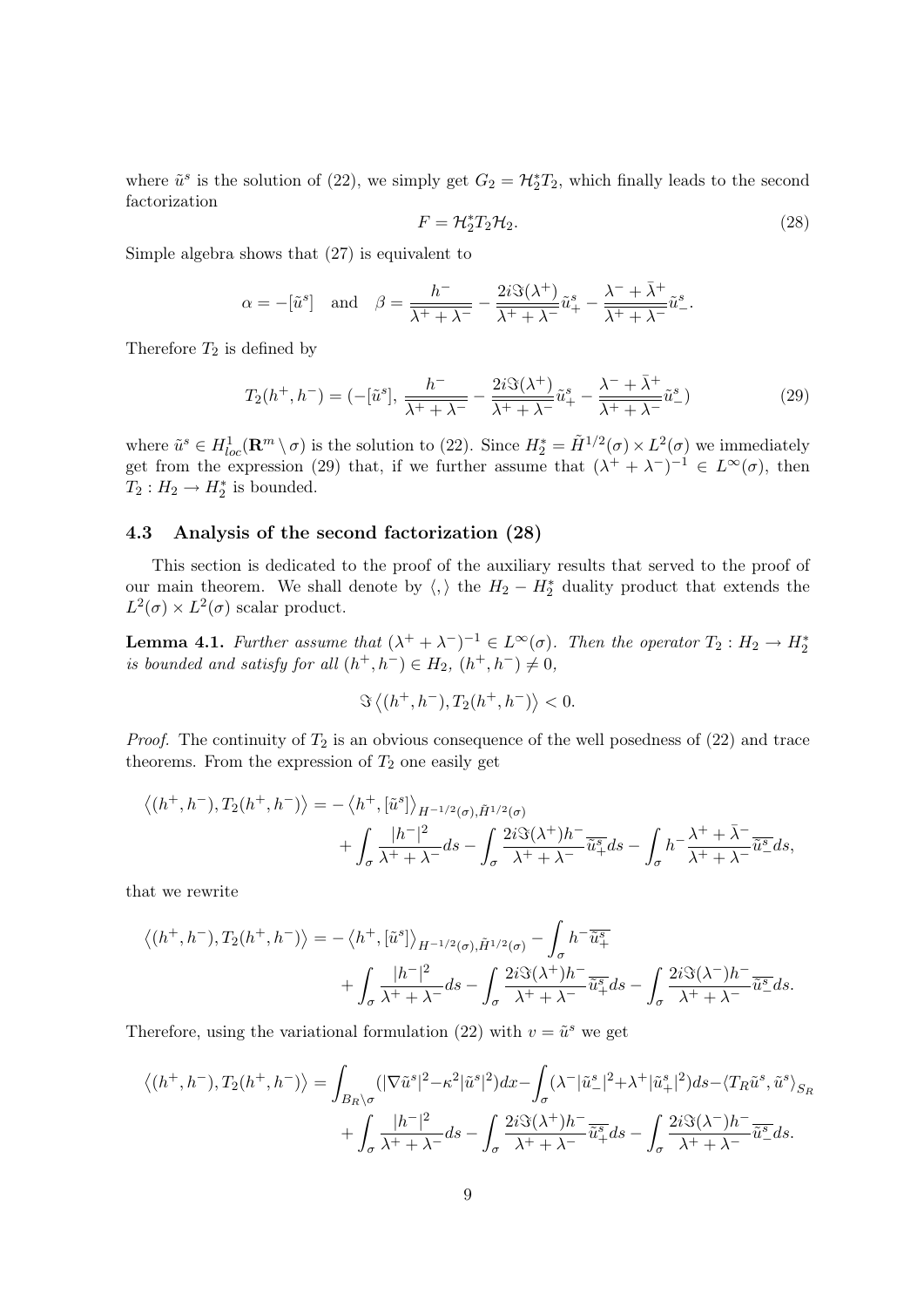Consequently, taking the imaginary part gives

$$
\Im\left\langle (h^+,h^-),T_2(h^+,h^-)\right\rangle = -\int_{\sigma} (\Im(\lambda^-)|\tilde{u}^s_-|^2 + \Im(\lambda^+)|\tilde{u}^s_+|^2)ds - \Im\left\langle T_R\tilde{u}^s,\tilde{u}\right\rangle_{S_R} -\int_{\sigma} \frac{\Im(\lambda^+ + \lambda^-)|h^-|^2}{|\lambda^+ + \lambda^-|^2} - \int_{\sigma} 2\Im(\lambda^+)\Re(\frac{h^-}{\lambda^+ + \lambda^-}\overline{\tilde{u}^s_+}) - \int_{\sigma} 2\Im(\lambda^-)\Re(\frac{h^-}{\lambda^+ + \lambda^-}\overline{\tilde{u}^s_-})
$$

Rearranging the terms in front of  $\Im(\lambda^-)$  and  $\Im(\lambda^+)$ , one finally get the identity

$$
\Im\langle(h^+,h^-),T_2(h^+,h^-)\rangle = -\int_{\sigma} \Im(\lambda^-) \left|\tilde{u}^s_- + \frac{h^-}{\lambda^+ + \lambda^-}\right|^2 - \Im\langle T_R(\tilde{u}^s),\tilde{u}^s\rangle_{S_R} - \int_{\sigma} \Im(\lambda^+) \left|\tilde{u}^s_+ + \frac{h^-}{\lambda^+ + \lambda^-}\right|^2.
$$

Now suppose that  $\Im\langle (h^+, h^-), T_2(h^+, h^-) \rangle = 0$ , then

$$
\Im\left\langle T_R(\tilde{u}^s),\tilde{u}^s\right\rangle=0,
$$

which implies  $(\partial_{\nu}\tilde{u}^s, \tilde{u}^s) = (0,0)$  on  $S_R$ . Using a standard unique continuation argument we obtain that  $\tilde{u}^s$  vanishes on  $B_R \setminus \sigma$  and therefore  $(h^+, h^-) = (0, 0)$ .  $\Box$ 

**Lemma 4.2.** *Further assume that*  $(\lambda^+ + \lambda^-)^{-1} \in L^\infty(\sigma)$  *and there exists a constant*  $c > 0$ *such that*

$$
\Re(\lambda^+ + \lambda^-) \ge c|\lambda^+ + \lambda^-|^2 \quad a.e. \text{ on } \sigma.
$$

*Then, the operator*  $T_2: H_2 \to H_2^*$  *can be decomposed as*  $T_2 = T_2^0 + T_2^c$  *where*  $T_2^c: H_2 \to H_2^*$  *is a compact operator and*  $T_2^0$  :  $H_2 \rightarrow H_2^*$  *is defined by* 

$$
T_2^0(h^+, h^-) = (-[u^0], \frac{h^-}{\lambda^+ + \lambda^-} - u^0_-), \tag{30}
$$

*with*  $u^0 \in H^1(B_R \setminus \sigma)$  *the solution of the variational problem:* 

$$
\int_{B_R \backslash \sigma} (\nabla u^0 \overline{\nabla v} + u^0 \overline{v}) dx - \langle T_R u^0, v \rangle_{S_R} = -\langle h^+, [v] \rangle_{H^{-1/2}(\sigma), \tilde{H}^{1/2}(\sigma)} - \int_{\sigma} h^- \overline{v_-} ds \qquad (31)
$$

 $for\ all\ v\in H^1(B_R\setminus \sigma).$  Moreover  $C:=\Re(T_2^0)$  satisfies the coercivity property (14) on  $H=H_2.$ *Proof.* We first verify the coercivity property for C. From the expression of  $T_2^0$ 

$$
\langle (h^+,h^-),T_2^0(h^+,h^-)\rangle = -\langle h^+, [u^0]\rangle_{H^{-1/2}(\sigma),\tilde{H}^{1/2}(\sigma)} - \int_{\sigma} h^- \overline{u^0_-} ds + \int_{\sigma} \frac{|h^-|^2}{\lambda^+ + \lambda^-} ds,
$$

and from the variational problem (31), with  $v = u^0$ ,

$$
\int_{B_R\setminus\sigma}(|\nabla u^0|^2+|u^0|^2)dx-\left\langle T_Ru^0,v\right\rangle_{S_R}=-\left\langle h^+,[u^0]\right\rangle_{H^{-1/2}(\sigma),\tilde{H}^{1/2}(\sigma)}-\int_{\sigma}h^{-}\overline{u^0_-}ds.
$$

Consequently, using the first property in (4) and the assumptions on  $\lambda^+ + \lambda^-$ , we get the existence of a positive constant  $c$  such that

$$
\Re\left\langle (h^+, h^-), T_2^0(h^+, h^-) \right\rangle \ge c \left( \|u^0\|_{H^1(B_R \setminus \sigma)}^2 + \|h^-\|_{L^2(\sigma)}^2 \right). \tag{32}
$$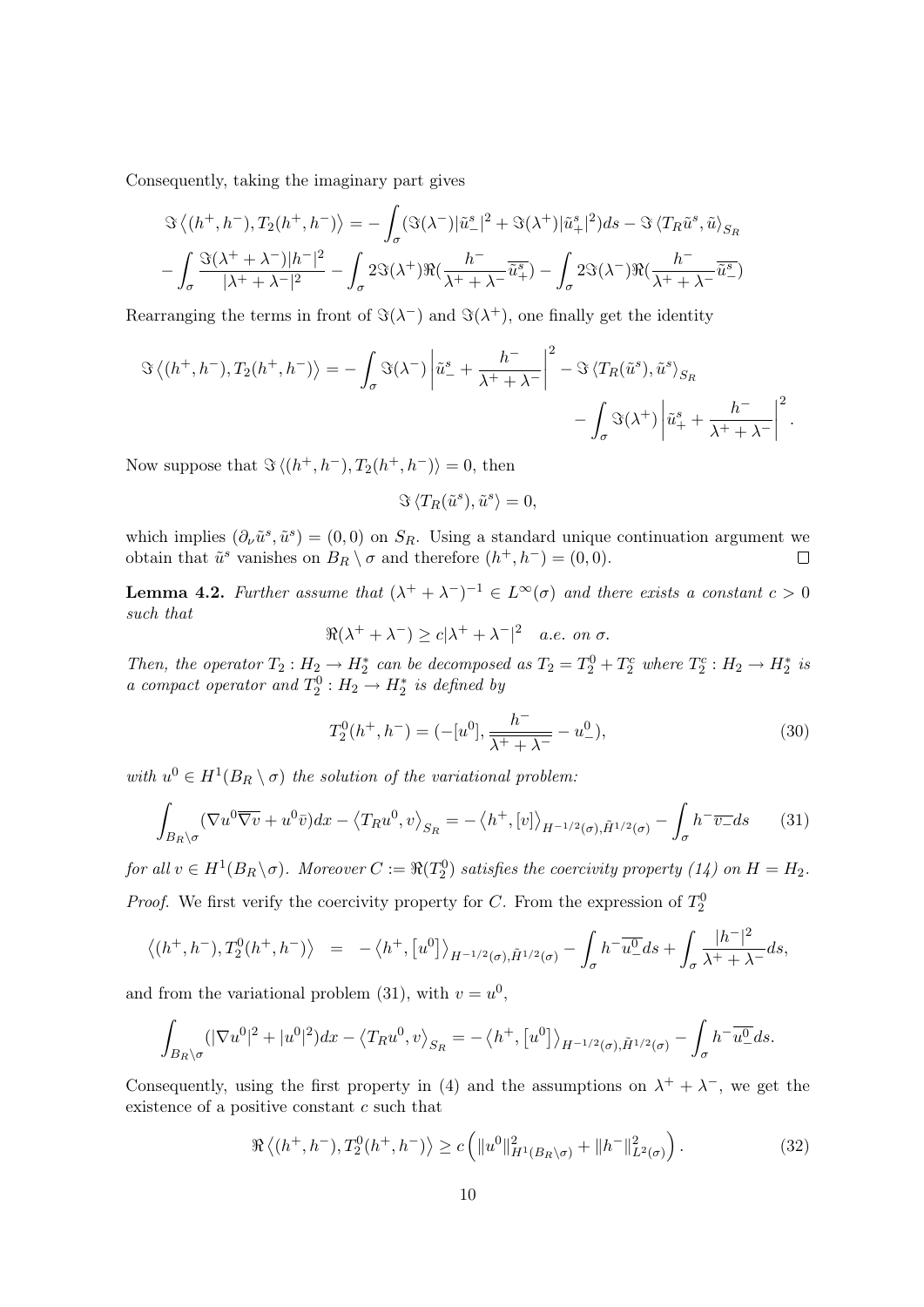The variational solution  $u^0$  of (31) satisfies.

$$
\begin{cases}\n\Delta u^{0} - u^{0} &= 0 & \text{in } B_{R} \setminus \overline{\sigma}, \\
\partial_{\nu} u_{+}^{0} &= h^{+} & \text{on } \sigma, \\
\partial_{\nu} u_{-}^{0} &= (h^{+} - h^{-}) & \text{on } \sigma, \\
\partial_{\nu} u^{0} - T_{R}(u^{0}) &= 0 & \text{on } S_{R}.\n\end{cases}
$$
\n(33)

Therefore, using the definition of  $H^{-1/2}(\sigma)$  and trace theorems,

$$
||h^+||^2_{H^{-1/2}(\sigma)} \le ||\partial_{\nu}u^0_+||^2_{H^{-1/2}(\partial\Omega)} \le K(||\Delta u^0||^2_{L^2(\Omega)} + ||\nabla u^0||^2_{L^2(\Omega)}) \le K||u^0||^2_{H^1(B_R \setminus \sigma)},
$$

for some constant K. Combined with (32), this inequality proves the desired coercivity property.

We now prove that the operator  $T_2^c = T_2 - T_2^0$  is a compact. We first observe

$$
T_2^c: \tH_2 \t\t \to \tH_2^* \t\t (h^+, h^-) \t \to \t (-[w], -\frac{2i\Im(\lambda^+)}{\lambda^+ + \lambda^-} \tilde{u}_+^s - \frac{2i\Im(\lambda^-)}{\lambda^+ + \lambda^-} \tilde{u}_-^s + u_-^0)
$$
\t(34)

where  $w := \tilde{u}^s - u^0$ ,  $\tilde{u}^s \in H^1(B_R \setminus \sigma)$  is the solution of (22) and  $u^0 \in H^1(B_R \setminus \sigma)$  is the solution of (31). The compactness of the second component of  $T_2^c$  is then a simple consequence of the continuity of the solutions to (22) and (31), the trace theorem and the Rellich compact embedding theorem. For the first component of  $T_2^c$  we simply observe that  $w \in H^1(B_R \setminus \sigma)$ satisfy

$$
A_0(w, v) = -B(\tilde{u}^s, v) \text{ for all } v \in H^1(B_R \setminus \sigma),
$$

where  $A_0$  and B are respectively defined by (7) and (8). Since  $A_0$  is coercive and B defines a compact operator on  $H^1(B_R \setminus \sigma)$ , the mapping  $\tilde{u}^s \mapsto w$  is compact from  $H^1(B_R \setminus \sigma)$  into  $H^1(B_R \setminus \sigma)$ . The desired result then follows from the continuity of the solution to (22) and trace theorem.

$$
\qquad \qquad \Box
$$

**Lemma 4.3.** *Further assume that*  $(\lambda^+ + \lambda^-)^{-1} \in L^{\infty}(\sigma)$ *. Then the operator*  $\mathcal{H}_2^*$  :  $H_2^* \to$  $L^2(\mathbf{S}^{m-1})$  *defined by (25) is one to one and has a dense range.* 

*Proof.* Let  $(\alpha, \beta) \in H_2^*$  such that  $\mathcal{H}_2^*(\alpha, \beta) = 0$ . We note that  $\mathcal{H}_2^*$  is the far field pattern of the potential

$$
V(x) = \int_{\sigma} (-\alpha(y)\partial_{\nu(y)}\Phi(x,y) + (\overline{\lambda^+}\alpha(y) - (\overline{\lambda^+ + \lambda^-})\beta(y))\Phi(x,y))ds(y),
$$

for  $x \in \mathbb{R}^m \setminus \overline{\sigma}$ , where  $\Phi$  denotes the Green function associated with the Helmholtz equation and satisfying the Sommerfeld radiation condition. Therefore, if  $\mathcal{H}_2^*(\alpha,\beta) = 0$ , then from Rellich's lemma and the unique continuation principle, we conclude that  $V = 0$  in  $\mathbb{R}^m \setminus \overline{\sigma}$ . By the jump properties of the layer potentials ([19]), we have  $[V] = -\alpha$  and  $[\partial_\nu V] = -\overline{\lambda^+} \alpha(y) +$  $(\overline{\lambda^+ + \lambda^-}) \beta(y)$ . This implies

$$
\alpha = 0
$$
 and  $-\overline{\lambda^+} \alpha(y) + (\overline{\lambda^+ + \lambda^-}) \beta(y) = 0.$ 

Finally, since by assumption  $(\lambda^+ + \lambda^-)^{-1} \in L^{\infty}(\sigma)$ ,  $\alpha = \beta = 0$  and proves that  $\mathcal{H}^*$  is one to one.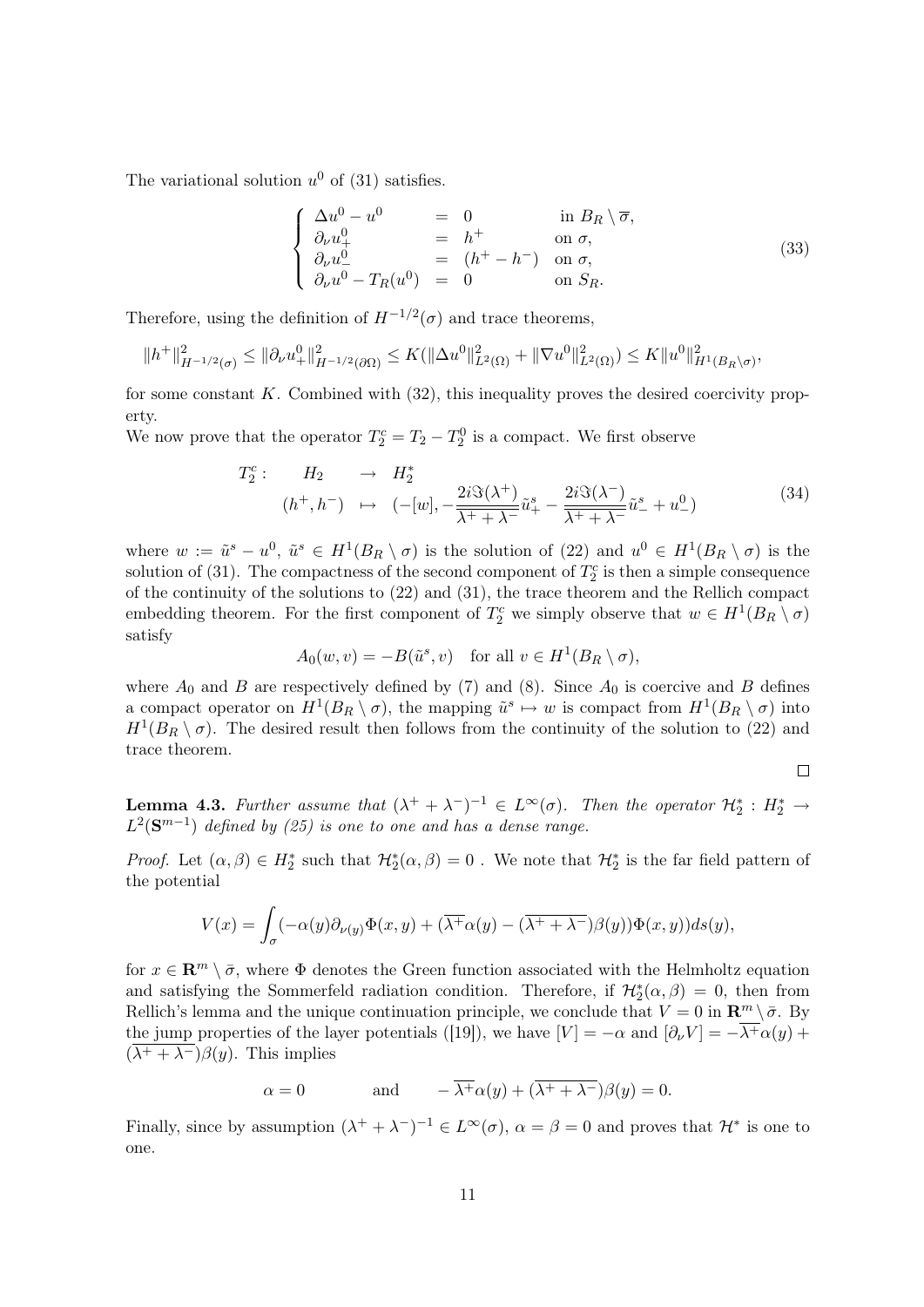In order to prove the density of the range of the operator  $\mathcal{H}^*_{2}$ , we shall prove the injectivity of its adjoint  $\mathcal{H}_2$ . Let  $g \in L^2(S^{m-1})$  be an element of the kernel of  $\mathcal{H}_2$ . Then,

$$
(-\partial_{\nu} + \lambda^{+})v_{g} = 0 \quad \text{and} \quad (\lambda^{+} + \lambda^{-})v_{g} = 0 \quad \text{on} \quad \sigma.
$$

Since by assumption  $(\lambda^+ + \lambda^-)^{-1} \in L^{\infty}(\sigma)$  then  $v_g = 0$  and  $\partial_{\nu}v_g = 0$  on  $\sigma_0 \subset \sigma$ . From a unique continuation argument, this implies that  $v_q = 0$  in  $\mathbb{R}^m$  and therefore  $g = 0$  ([10]),  $\Box$ which proves the desired result.

**Lemma 4.4.** *Further assume that*  $(\lambda^+ + \lambda^-)^{-1} \in L^{\infty}(\sigma)$ . *Then, for any smooth non inter*secting arc L and functions  $\alpha_L \in \tilde{H}^{\frac{1}{2}}(L)$ ,  $\beta_L \in L^2(L)$  such that the support of  $(\alpha_L, \beta_L)$  is  $\overline{L}$ , *the function*  $\Phi_L^{\infty}$  given by (10) belongs to  $Range(\mathcal{H}_2^*)$  if and only if  $L \subset \sigma$ .

*Proof.* First assume that  $L \subset \sigma$ . We define  $\alpha$  as the extension of  $-\alpha_L$  by 0 to all  $\sigma$ , which indeed gives a function in  $\tilde{H}^{1/2}(\sigma)$ . We then define  $\beta$  as  $\beta = 0$  on  $\sigma \setminus L$  and  $\beta = -(\beta_L +$  $(\bar{\lambda}^+\alpha_L)/(\bar{\lambda}^++\bar{\lambda}^-)$  on L, which indeed provides a function in  $L^2(\sigma)$ . We then easily verify from expressions (25) and (10) that  $\mathcal{H}_2^*(\alpha,\beta) = \Phi_L^{\infty}$ .

Now let  $L \not\subset \sigma$  and assume, on the contrary, that  $\Phi_L^{\infty} \in Range(\mathcal{H}^*_{2})$ . Hence, there exists  $\varphi \in \tilde{H}^{1/2}(\sigma)$  and  $\psi \in L^2(\sigma)$  such that

$$
\Phi_L^{\infty}(\hat{x}) = \int_L \left( -\varphi(y) \frac{\partial e^{-i\kappa \hat{x} \cdot y}}{\partial \nu(y)} - \left( \overline{\lambda^+} \varphi(y) + \overline{(\lambda^+ + \lambda^-)} \psi(y) \right) e^{-i\kappa \hat{x} \cdot y}(y) \right) ds(y).
$$

Thus  $\Phi_L^{\infty}$  is the far field pattern of the potential

$$
P(x) = \int_{\sigma} \left( -\varphi(y) \partial_{\nu(y)} \Phi(x, y) - (\overline{\lambda^+} \varphi(y) + \overline{(\lambda^+ + \lambda^-)} \psi(y)) \Phi(x, y) \right) ds(y), \quad x \in \mathbf{R}^m \setminus \overline{\sigma}.
$$

Since by definition  $\Phi_L^{\infty}$  is also the far field pattern of the potential  $\Phi_L$  given by

$$
\Phi_L(x) = \int_L (\alpha_L(y)\partial_{\nu(y)}\Phi(x,y) + \beta_L(y)\Phi(x,y))ds(y), \quad x \in \mathbf{R}^m \setminus \bar{L},\tag{35}
$$

then using the Rellich lemma and the unique continuation principle, the potentials  $\Phi_L$  and P coincide in  $\mathbf{R}^m \setminus (\bar{\sigma} \cup \bar{L}).$ 

Let  $x_0 \in L$  and  $B_\epsilon$  a small neighborhood of  $x_0$  such that  $B_\epsilon \cap \sigma = \emptyset$  and  $B_\epsilon \cap L$  has a non empty interior in L. Then  $P \in H^2(B_\epsilon)$ . Consequently,  $\Phi_L$  and its normal derivatives are continuous across  $B_{\epsilon} \cap L$ . Using jump properties of layer potentials, this implies that  $(\alpha_L, \beta_L) = 0$  on  $B_{\epsilon} \cap L$ , which contradicts the fact that the support of  $(\alpha_L, \beta_L)$  is L.  $\Box$ 

#### 5 Numerical algorithm and results

The numerical experiments are conducted in a 2D setting of the problem. We consider n equally distant observation points of the farfield  $(\hat{x}_l)_{1\leq l\leq n}$  on the unit circle. We then approximate the farfield operator using the trapezoidal rule

$$
Fg(\hat{x}_l) \simeq \frac{2\pi}{n} \sum_{j=1}^n u_{\infty}(\hat{x}_l, \hat{x}_j) g(\hat{x}_j)
$$
\n(36)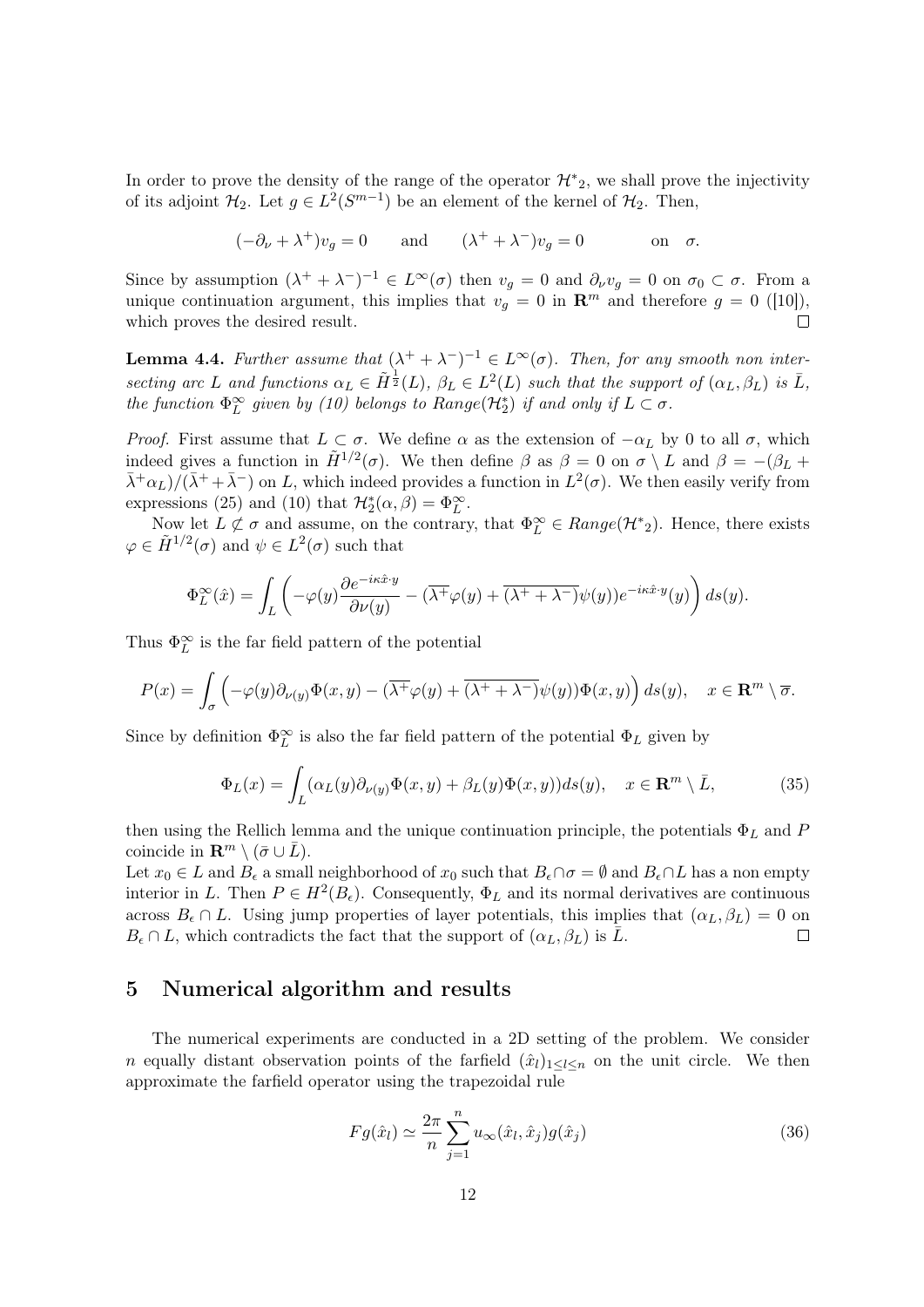The farfields  $u_{\infty}(\cdots,\hat{x}_i)$  are generated synthetically by solving the forward problem using an integral equation approach [4]. This data is then corrupted with a pointwise random noise:  $u_{\infty}(\hat{x}_l, \hat{x}_j) = u_{\infty}^{synth}(\hat{x}_l, \hat{x}_j)(1 + \epsilon(r_1 + ir_2))$  where  $u_{\infty}^{synth}$  is the computed data,  $r_1$  and  $r_2$  are two random numbers in the interval  $[-1, 1]$  and where  $\epsilon$  is the noise level. In all our experiments  $\epsilon = 0.01$  and we used (without trying to optimize this number)  $n = 100$ .

Let L be a small segment of center z and with normal  $\nu$ . Then we approximate  $\Phi_L^{\infty}$  by

$$
\Phi_L^{\infty}(\hat{x}_l) \simeq \gamma |L|(-i\kappa \hat{x}_l \nu \alpha(z) + \beta(z))e^{-i\kappa \hat{x}_l z}.
$$

The discrete equation to solve is then

$$
(F_{\sharp})^{1/2} g_L(\hat{x}_l) \simeq \Phi_L^{\infty}(\hat{x}_l) \qquad \forall \hat{x}_l. \tag{37}
$$

Using a regularization by truncation, the solution of (37) is given by

$$
||g_L||_{L^2(S^1)}^2 \simeq \sum_{k=1}^M \frac{|\left(\Phi_L^{\infty}, \psi_k\right)_{L^2(S^1)}|^2}{\lambda_k}
$$
\n(38)

where  $\{\lambda_n, \psi_n\}_{n\in\mathbb{N}}$  is an eigensystem of the self-adjoint and positive operator  $F_{\sharp}$  and M is a regularization parameter (fixed in the numerical experiments by trial and error). We shall consider two types of solutions. The first one denoted by  $g_z$  corresponds to  $\alpha(z) = 1$  and  $\beta(z) = 0$  whereas the second one denoted by  $g_{z,\nu}$  corresponds to  $\alpha(z) = 0$  and  $\beta(z) = 1$ . The normal  $\nu$  can be expressed

$$
\nu = \zeta \nu_1 + \sqrt{1 - \zeta^2} \nu_2
$$

with  $-1 \le \zeta \le 1$  and where  $\nu_1 := (0,1)$  and  $\nu_2 := (1,0)$ . Therefore, by linearity of equation (37),

$$
g_{z,\nu} = \zeta g_{z,\nu_1} + \sqrt{1 - \zeta^2} g_{z,\nu_2}.
$$

According to Theorem 3.1, if  $z \in \sigma$  and the normal  $\nu$  does not coincides with a normal to  $\sigma$ at z, then  $||g_{z,\nu}||^2$  goes to infinity as  $M \to \infty$  while it remains bounded in the opposite case. We therefore expect for  $z \in \sigma$ , the min value with respect to  $\zeta$  of

$$
||g_{z,\nu}||^2 = \zeta^2 ||g_{z,\nu_1}||^2 + (1 - \zeta^2) ||g_{z,\nu_2}||^2 + 2\zeta\sqrt{1 - \zeta^2} \langle g_{z,\nu_1}, g_{z,\nu_2} \rangle
$$
 (39)

to remain bounded as  $M \to \infty$ . According to Theorem 3.1, the min value of (39) becomes unbounded as  $M \to \infty$  if  $z \notin \sigma$ . As an indicator function of the crack location we then propose

$$
z\rightarrow \frac{1}{\|g_z\|}+\frac{1}{\|g_{z,\nu}\|},
$$

where  $g_{z,\nu}$  corresponds with  $\zeta$  that minimizes (39).

Figures 1, 2, 3 and 4 show the isolines of this indicator function for different shapes of the cracks and different values of the impedances. The wavelength being equal to 1, we choose three different shapes:

- (a) a broken segment with vertices  $(0, 0.8)$ ,  $(0, 0)$  and  $(0.4, -0.8)$ ,
- (b) an arc centered at  $(-0.5, 0.5)$  with radius 0.75 and angle  $\theta \in [0, \pi/2]$ ,
- (c) an L shape with vertices  $(0.75, 0), (0, 0)$  and  $(0, 0.75)$ .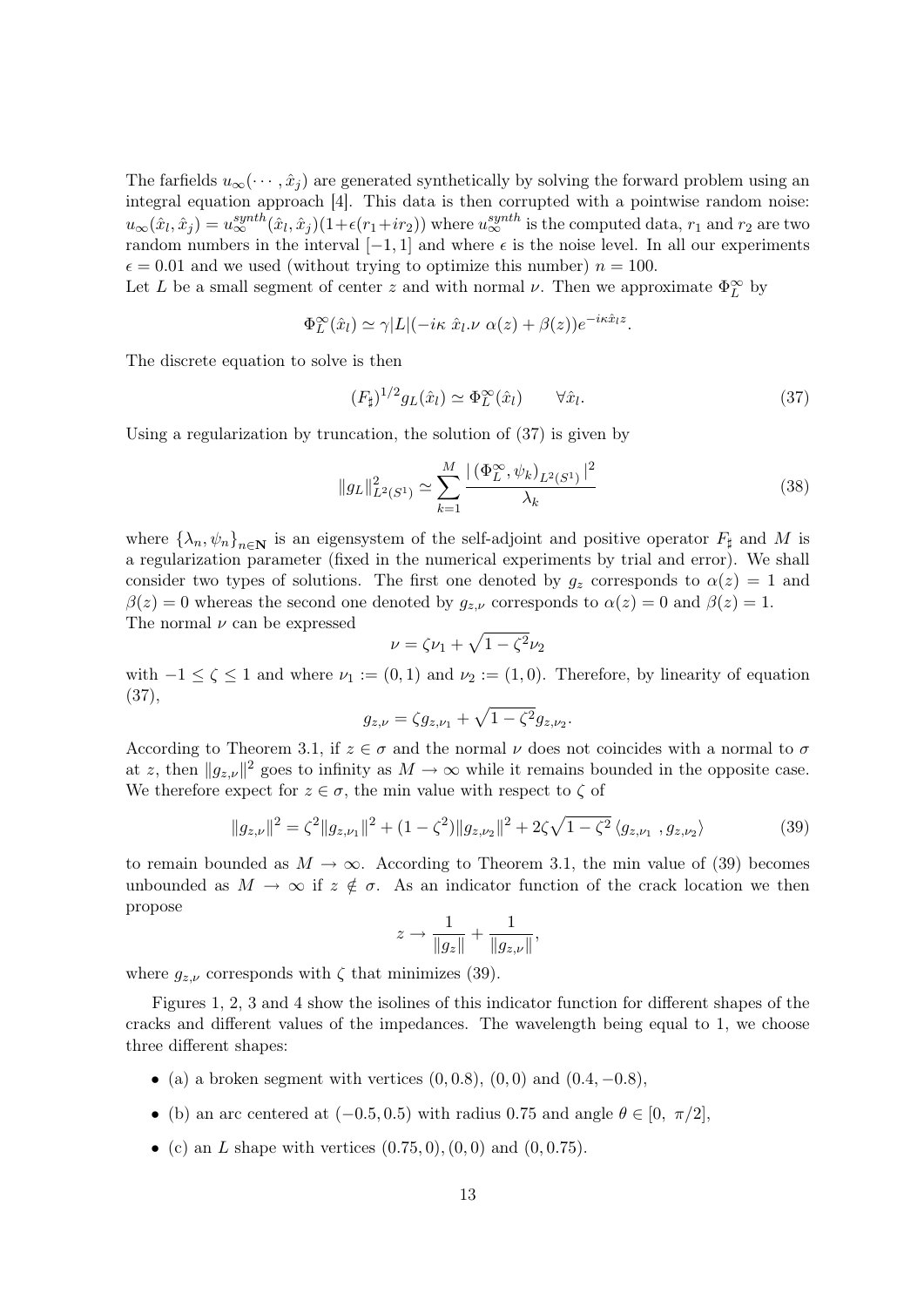We observe that a very good reconstruction of the crack is obtained when the impedance values are relatively small or relatively large. The case of impedances with "intermediate" values is less accurate but still provide a good approximation of the crack shape and location. These conclusions are in concordance with those reported in [4] for the case of the Linear Sampling Method, although slightly better reconstructions are obtained using the Factorization method for the case of impedances with intermediate values. The last example, represented in Figure 5 show the obtained reconstructions for a multiply connected crack made of two segments and two arcs. The results demonstrate the capability of the method to handle this complex configuration, even with different values of the impedances associated with each crack.



Figure 1: Reconstruction of cracks for  $\lambda^- = \lambda^+ = 10^{-2}(1+i)$ . Left: geometry (a), middle: geometry (b), right: geometry (c). Wavelength  $= 1$  and random noise level  $= 1\%$ .



Figure 2: Reconstruction of cracks for  $\lambda^- = \lambda^+ = 5+5i$ . Left: geometry (a), middle: geometry (b), right: geometry (c). Wavelength  $= 1$  and random noise level  $= 1\%$ .



Figure 3: Reconstruction of cracks for  $\lambda^- = \lambda^+ = 10 + 10i$ . Left: geometry (a), middle: geometry (b), right: geometry (c). Wavelength  $= 1$  and random noise level  $= 1\%$ .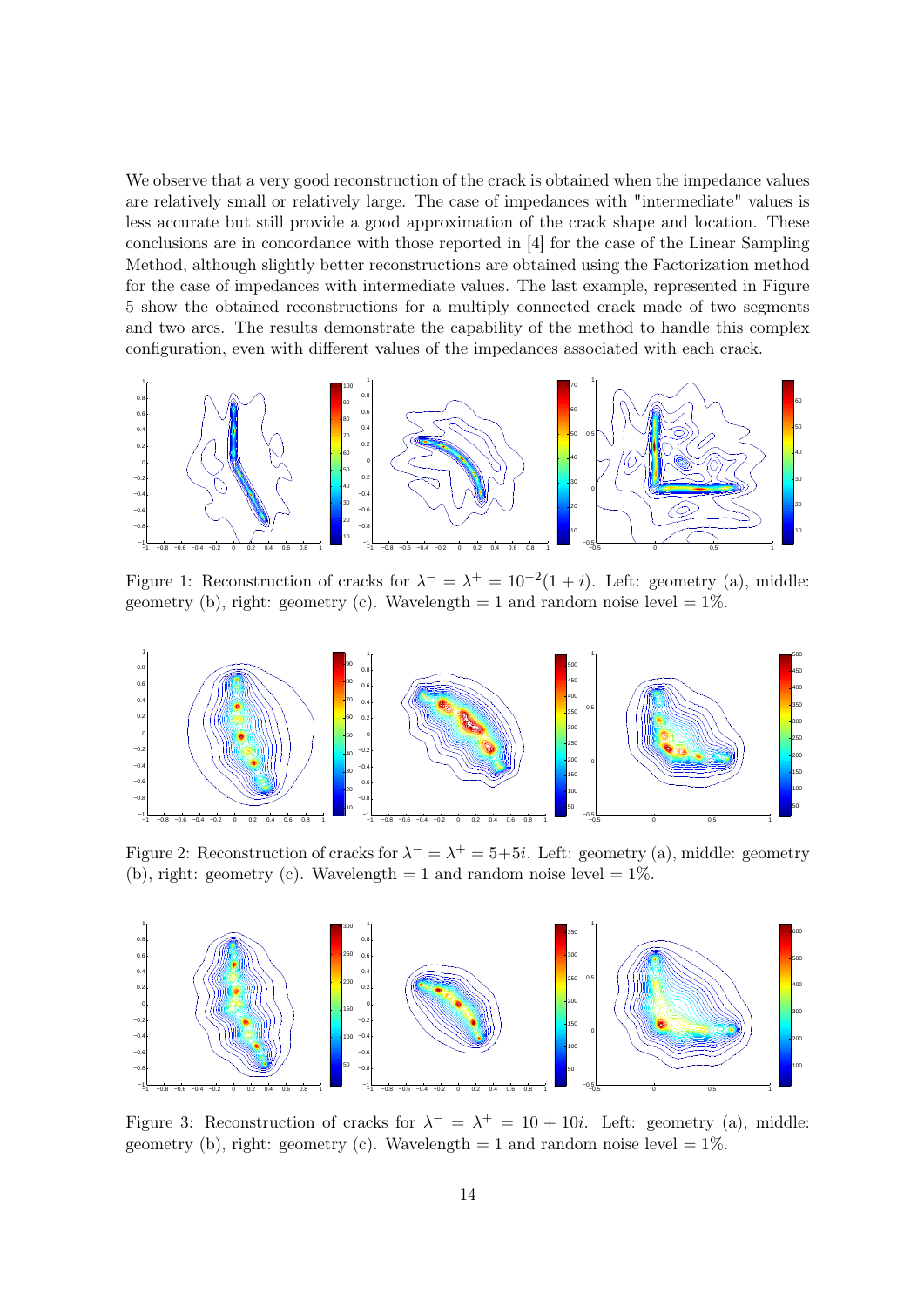

Figure 4: Reconstruction of cracks for  $\lambda^- = \lambda^+ = 10^2(1+i)$ . Left: geometry (a), middle: geometry (b), right: geometry (c). Wavelength  $= 1$  and random noise level  $= 1\%$ .



Figure 5: Reconstruction of multiple cracks numbered 1 (segment top-left), 2 (arc top-right), 3 (segment bottom-left) and 4 (arc bottom-right). Figure left:  $\lambda_1^{\pm} = \lambda_2^{\pm} = \lambda_3^{\pm} = \lambda_4^{\pm} = 10^2(1+i)$ . Figure middle:  $\lambda_1^{\pm} = \lambda_2^{\pm} = \lambda_3^{\pm} = \lambda_4^{\pm} = 10^{-2}(1+i)$ . Figure right:  $\lambda_1^{\pm} = \lambda_4^{\pm} = 10^{-2}$  and  $\lambda_3^{\pm} = \lambda_2^{\pm} = 10(1+i)$ . Wavelength = 1 and random noise level = 1%.

### A Proof of Theorem 3.2

This theorem is a slight modification of [15, Theorem 2.15, p57] since we do not require  $\Im T$  to be compact. We shall explain hereafter why the compactness of  $\Im T$  is not needed in the proof of [15, Theorem 2.15, p57]. This compactness is only used in part E of that proof to show that the operator  $T_{\sharp}$  (using the notation of [15]) is Fredholm of index zero and is invertible. We shall indicate how the latter is still true if  $\Im T$  is not compact, but still a positive operator.

Part A of the proof of [15, Theorem 2.15, p57] shows that we can restrict ourselves to the case where  $\mathcal{H}^*$  is injective,  $C = I$  and  $H = U$ . Parts B, C and D show that  $T_{\sharp}: U \to U$  is a bounded (self-adjoint) operator and can be expressed as

$$
T_{\sharp} := \Re T(Q^+ - Q^-) + \Im T
$$

where  $Q^+$  and  $Q^-$  are bounded projectors that satisfy:  $Q^+ + Q^- = I$ ,  $Q^+ - Q^-$  is an isomorphism and  $Q^-$  has finite rank. Moreover the operator  $\Re T(Q^+ - Q^-)$  is non negative.

Using the decomposition  $\Re T = C + K$  we can decompose  $T_{\sharp}$  as follows.

$$
T_{\sharp} = C(Q^{+} + Q^{-}) - 2CQ^{-} + K(Q^{+} - Q^{-}) + \Im T = C + \Im T - 2CQ^{-} + K(Q^{+} - Q^{-})
$$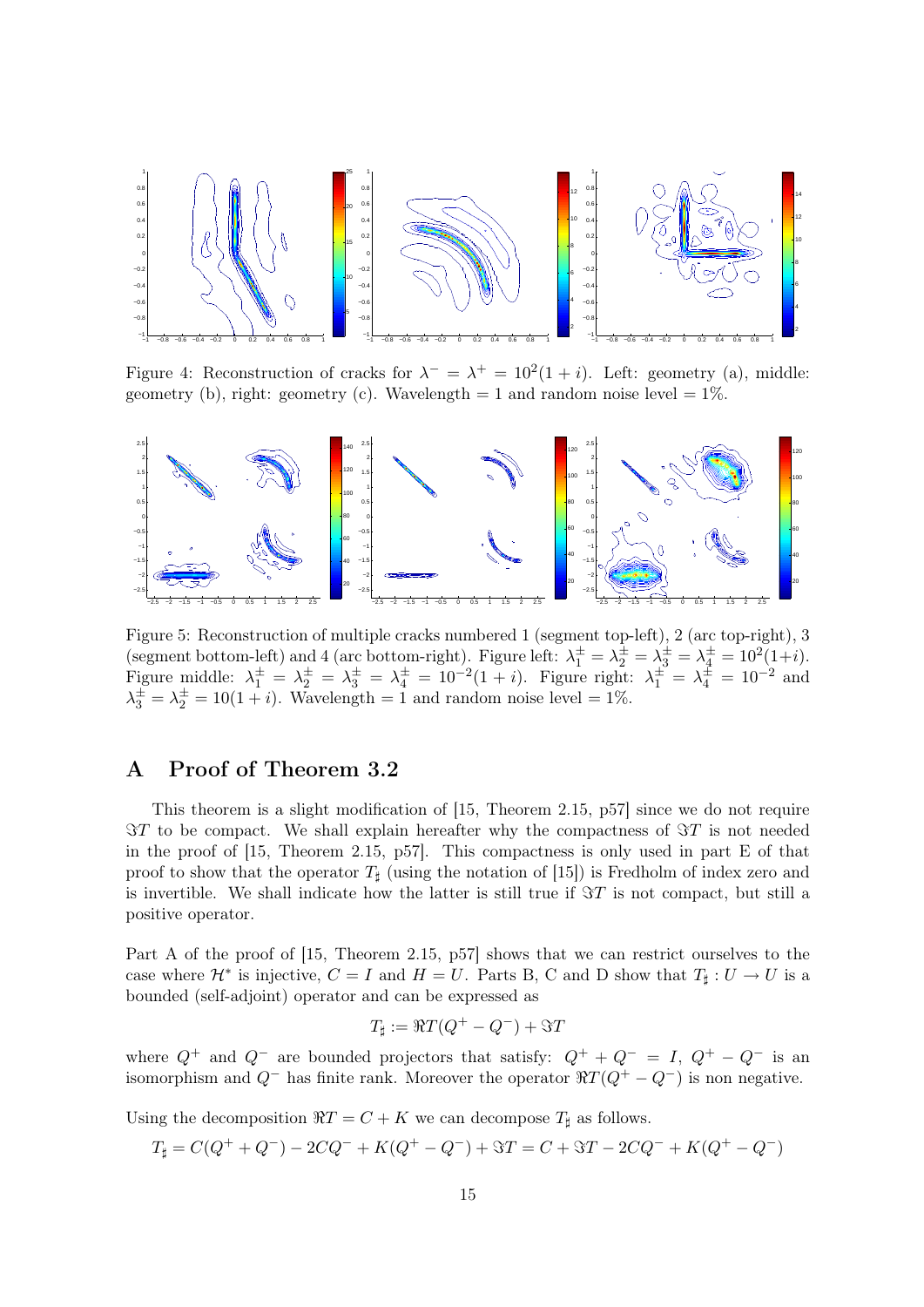Since C is coercive and  $\Im T$  is non negative, we infer that  $C + \Im T$  is coercive. Since K is compact and  $Q^+ - Q^-$  bounded,  $K(Q^+ - Q^-)$  is also compact.  $Q^-$  has a finite rank, hence  $2CQ^{-}$  is also compact. These prove that  $T_{\sharp}$  is a Fredholm operator with index zero. Now, since  $\Re T(Q^+ - Q^-)$  is non negative and  $\Im T$  is positive, this proves that  $T_{\sharp}$  is injective and therefore has a bounded inverse  $T_{\sharp}^{-1}$ .

### References

- [1] Alessandrini G, Rondi L. Determining a sound-soft polyhedral scatterer by a single far-field measurement. Proceedings of the American Mathematical Society 2005; 113(6):1685–1691
- [2] Ammari, Habib; Garnier, Josselin; Kang, Hyonbae; Park, Won-Kwang; Solna, Knut "Imaging schemes for perfectly conducting cracks", SIAM J. Appl. Math. 71, no. 1, 68–91 (2011).
- [3] Ben Abda, Amel; Delbary, Fabrice; Haddar, Houssem, "On the use of the reciprocitygap functional in inverse scattering from planar cracks" Math. Models Methods Appl. Sci. 15, no. 10, 1553–1574 (2005).
- [4] F. Ben Hassen, Y. Boukari and H. Haddar, "Application of the linear sampling method to retrieve cracks with impedance boundary conditions", Inverse Problems in Science and Engineering, DOI:10.1080/17415977.2012.686997, (2012)
- [5] Bonnet, Marc, " Fast identification of cracks using higher-order topological sensitivity for 2-D potential problems". Eng. Anal. Bound. Elem. 35 (2011), no. 2, 223–235.
- [6] Brühl, Martin; Hanke, Martin; Pidcock, Michael "Crack detection using electrostatic measurements". M2AN Math. Model. Numer. Anal. 35, no. 3, 595–605 (2001).
- [7] Bryan, Kurt; Vogelius, Michael S. "A review of selected works on crack identification. Geometric methods in inverse problems and PDE control", 25–46, IMA Vol. Math. Appl., 137, Springer, New York, 2004.
- [8] F. Cakoni and D. Colton,"Qualitative Methods in Inverse Scattering Theory", Springer-Verlag, (2006).
- [9] Cakoni F and Colton D , "The linear sampling method for cracks", Inverse Problems 19 pp. 279–95 (2003)
- [10] D. Colton and R. Kress "Inverse acoustic and electromagnetic scattering theory", second edition, Heidelberg: Springer, (1998).
- [11] K. Daisuke, "Error estimates of the DtN finite element method for the exterior Helmholtz problem", J. Comput. Appl. Math., 200, pp. 21–31, (2007).
- [12] Grinberg, N.; Kirsch, "A. The linear sampling method in inverse obstacle scattering for impedance boundary conditions". J. Inverse Ill-Posed Probl. 10, no. 2, 171–185 (2002).
- [13] Ivanyshyn, O.; Kress, R. "Inverse scattering for planar cracks via nonlinear integral equations". Math. Methods Appl. Sci. 31 (2008), no. 10, 1221–1232.